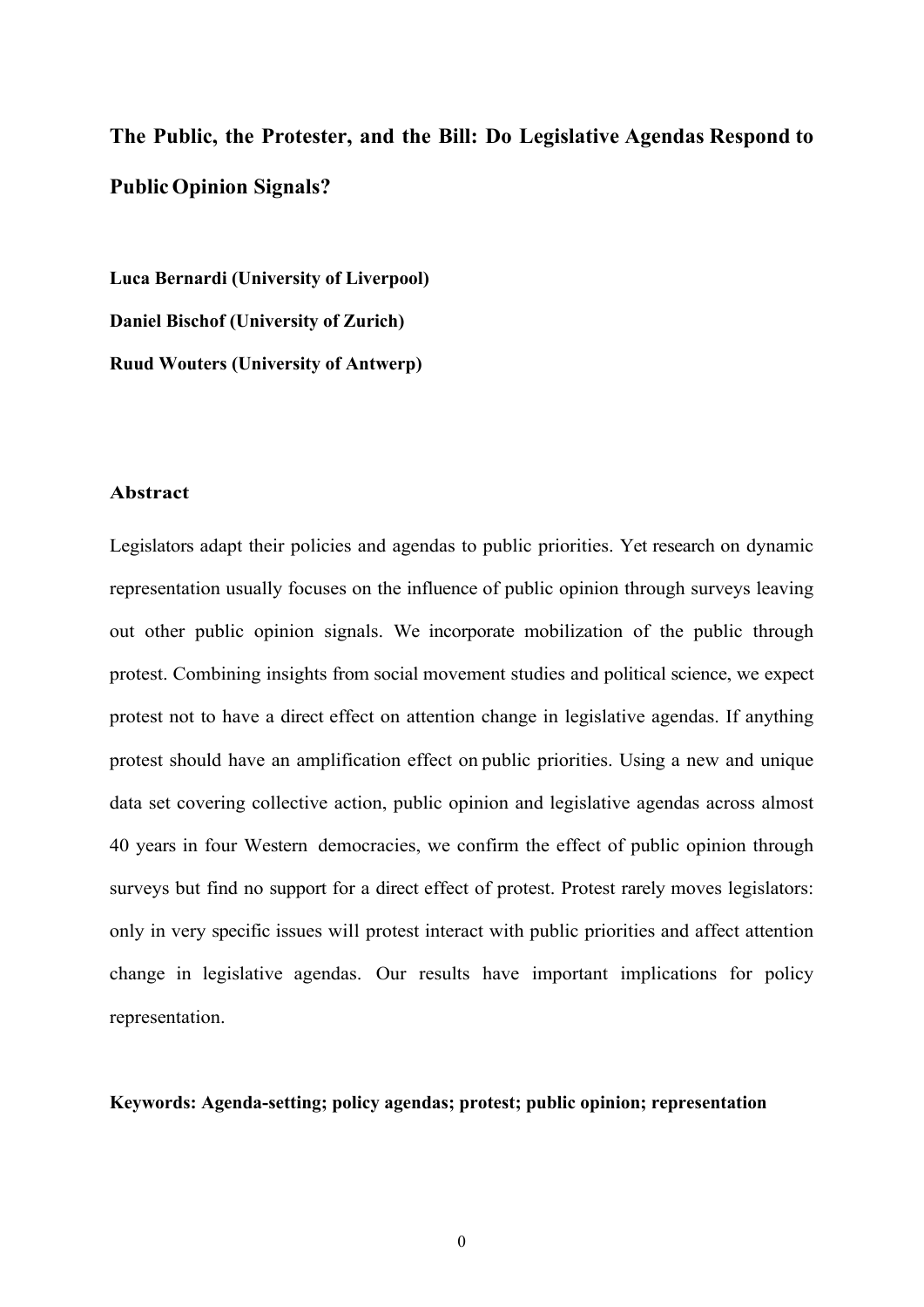# **Introduction**

Responsiveness of policymakers to the issue priorities of the public is an important aspect of democratic representation (e.g., Bevan and Jennings 2014). Yet, since attention is scarce, policymakers frequently cannot attend to all incoming information by their citizens (e.g., Jones and Baumgartner 2005). This leads policymakers to focus their attention on issues citizens care most about while ignoring others the public is less concerned with (e.g., Mortensen et al. 2011). In political science, an impressive body of research has put these basic ideas of democratic representation to test and confirms that policymakers tend to respond on issues that are important to the public (e.g., Burstein and Linton 2002).

Far less attention, however, has been paid to different types of opinion signals and how they might affect, thwart or reinforce each other. Although numerous accounts show that politicians attend to a variety of sources when trying to figure out what the public cares about – for instance, from mass media (Herbst 1998), over contact with constituents (Fenno 1978), opinion polling (Geer 1996) to different forms of advocacy (Burstein 2014) – this variety of signals has not been adequately reflected in the empirical literature on democratic representation. Our study addresses this research gap. Besides public opinion through surveys, we add one other expression of public opinion to the puzzle: protest. We ask: Do policymakers react to issues primed by protest? And, how doesthe influence of protest compare to the cues presented bypublic opinion in the polls?

Studying responsiveness to protest and how protest and public opinion signals relate to each other is important for a number of reasons. First, in the last fewdecades, mobilization of public opinion through protest has increased across Western democracies (Dalton 2017), challenging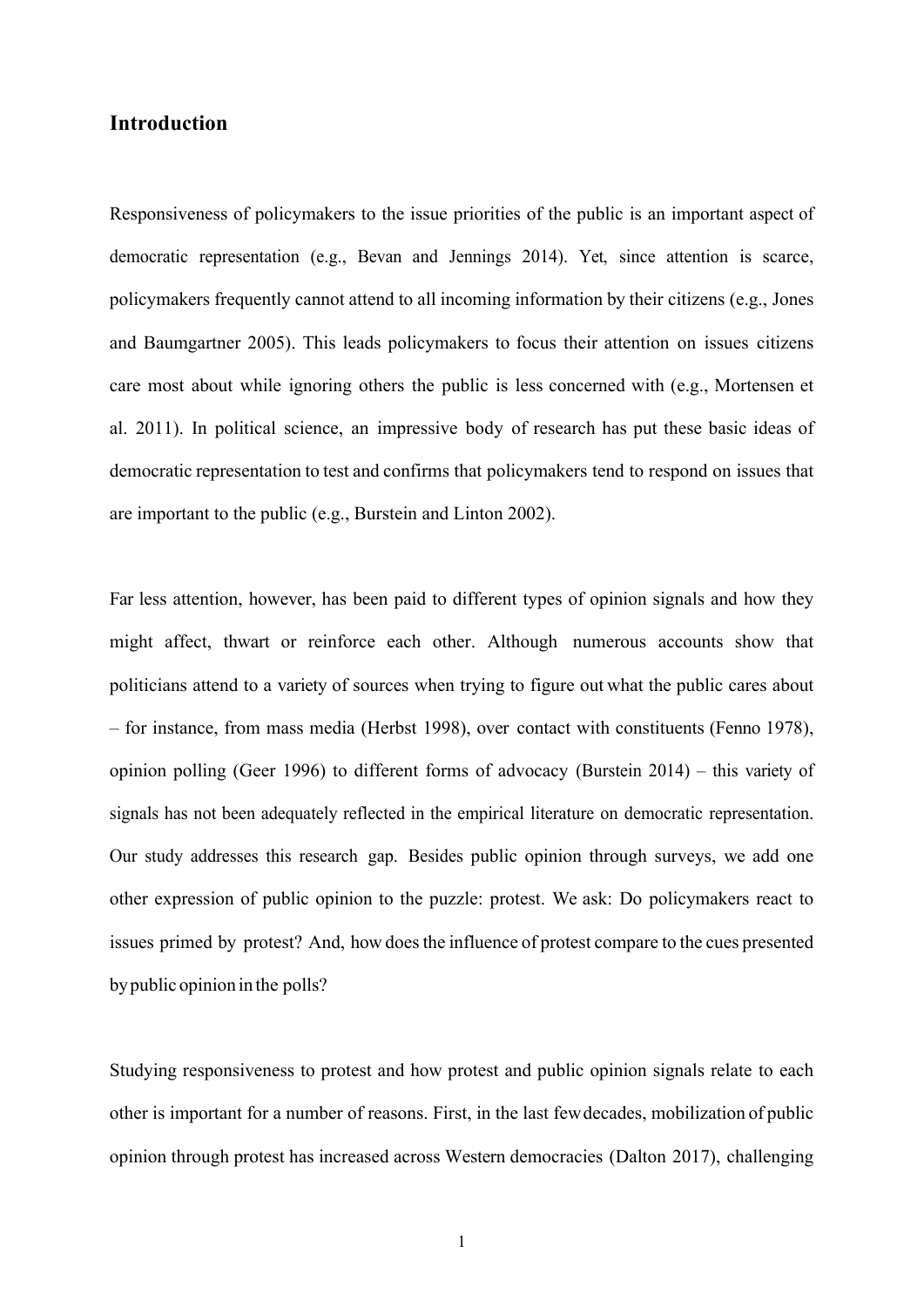the role of political parties as traditional channels of representation. Social movementscholars and comparativists speak of "demonstration democracies" and "social movement societies" (Norris et al. 2005; Dalton 2008). From a democratic theory perspective, thus, this rise in protest brings about the question of whether governments should be responsive to this other, mobilized form of public opinion.

Second, this rise in protest has renewed attention to the political consequences of protest as well, although primarily in sociology (for a review, see Amenta et al. 2010). Although comparative scholarship has identified an agenda-setting effect of protest – i.e. when protest activity relating to an issue increases, political elites start to devote more attention to that issue (Vliegenthart et al. 2016: 838) – contrary to the political science research on democratic linkage, studies on the impact of protest have produced mixed findings (Giugni 2007; Uba 2009). One reason for these inconclusiveness is that the lion's share of protest impact studies are case studies, focusing on one movement or issue in a single country, giving researchers little leverage to tease out potential contingencies (but see: Walgrave and Vliegenthart 2012; Vliegenthart et al. 2016; Hutter and Vliegenthart 2016).

Third, how the impact of protest relates to alternative expressions of public opinion known to determine policy making – like opinion polls – has so far received only scant empirical attention (Burstein and Linton 2002). Work by Agnone (2007) and Giugni (2007) point towards an interaction effect of protest and public opinion. While Agnone proposes an "amplification model", whereby the impact of public opinion on legislative action is greater depending on the level of protest, Giugni argues for a "joint-effect model", where movement impact on policy change is forthcoming when public opinion intervenes together with movement mobilization. However, such ideas have only been tested on a limited number of countries or issues.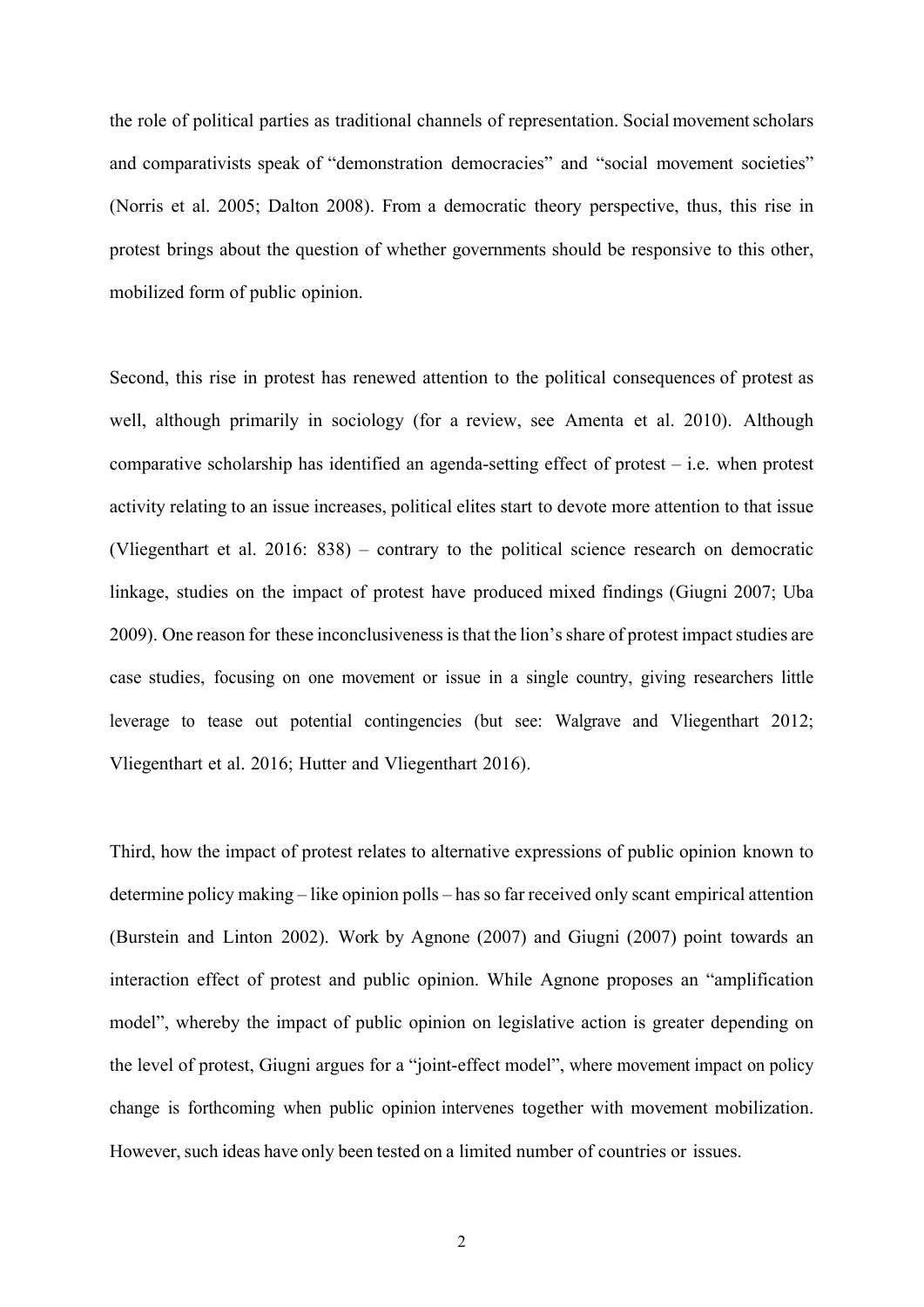With this study, we seek to contribute to both political science and sociology. We expand the limited comparative studies of dynamic agenda representation by adding protest to the mix of incoming signals; and we contribute to the literature on protest impact by scrutinizing multiple issues across multiple countries. To date, we are unaware of comparative studies that jointly consider the impact of public opinion through surveys and public opinion through protest on policymakers' legislative agendas.

We hypothesize that public priorities, as expressed through surveys, have a stronger impact on legislative agendas compared to public priorities as expressed through protest. The main signaling function of protest, we suggest, lies in sensitizing legislators to certain issuesthat are already quite dominant across the general public, as such amplifying the impact of general public opinion signals (Agnone 2007; Giugni 2007).

Based on a novel assembled dataset, we present a series of error correction models of timeseries cross-sectional data on legislative agendas collected by the Comparative Agendas Project (CAP), public issue priorities from a variety of national opinion polls, and protest from three different data sources across almost 40 years (1974-2011) in Germany, Spain, the United Kingdom, and the United States. Our study is the first that combines data on public opinion polls, protest and legislative agendas across countries and for such a long time span.

Our pooled analysis confirms established findings on long-term effects of public issue priorities on policy agendas and reveals that protest does not have any impact on change in legislative agendas. This general pattern is largely supported in issue-specific analyses, whereby protest only has a significant effect on one issue – social welfare. However, we find support for an amplification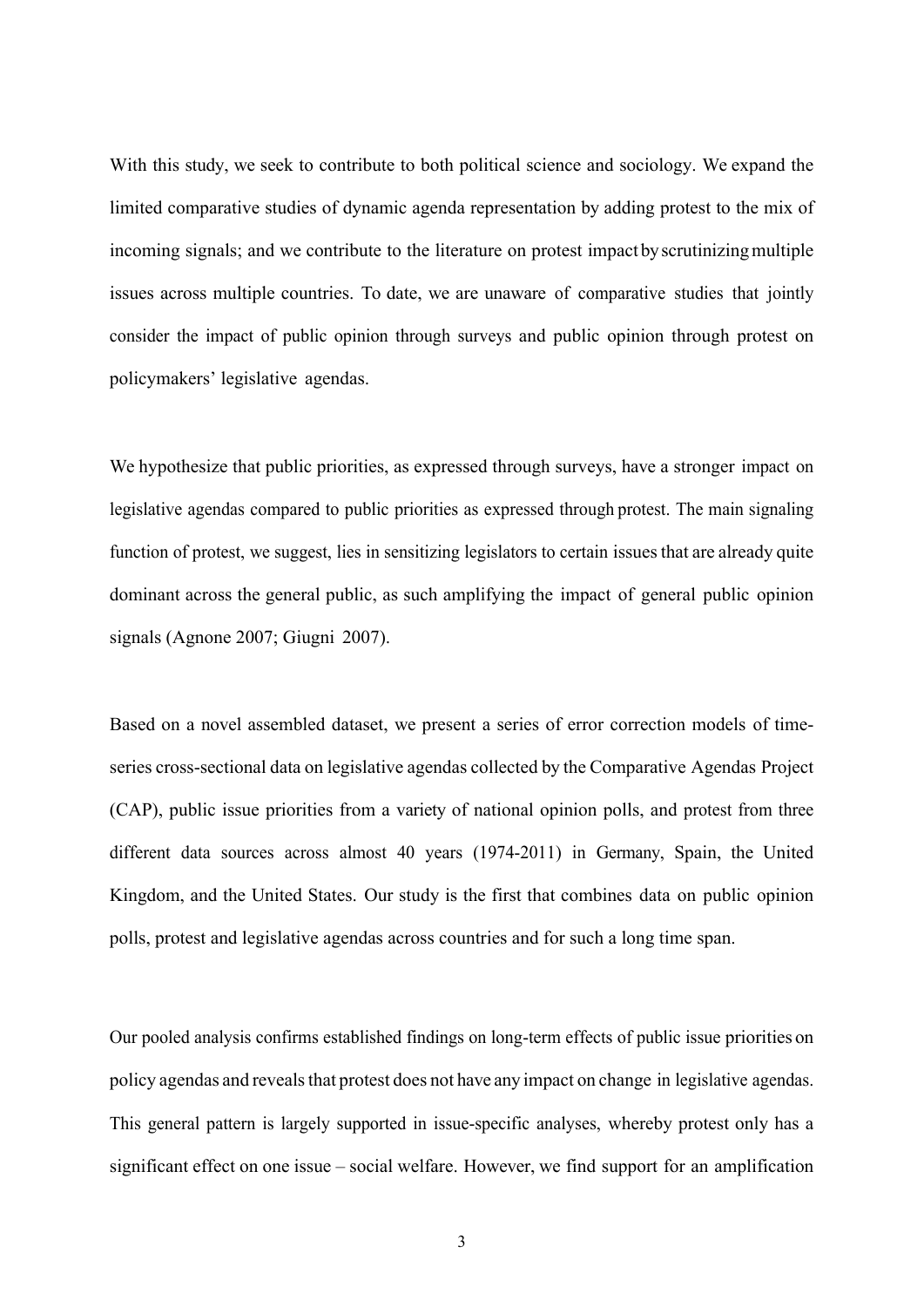mechanism in cases of domestic policy that touch citizens' life more directly like education, housing and unemployment.

On the one hand, we find that protest does not play much of an important role in changing policymakers' attention in legislative agendas, legitimizing political scientists' ignorance of this democratic input signal allegedly on the rise. On the other hand, our findings do suggest that protest *can* be an influential informational resource for policy-making. The impact of protest, however, is highly contingent and only rarely materializes. Only if protesters' signal is strong and supported by public priorities will protest matter for attention changes.

Our findings have important implication for mass-elite linkages and social movement strategies. Our finding that policymakers follow signals from the public at large but not to specific groups in the society confirms that democratic governments tend to represent and respond to the concerns of the general public rather than to the priorities of a particularly active segment of the public. Our finding is thus reassuring for those who see demonstration democracies as a threat to the representation of the silent majority in favor of the representation of a loud minority. On the other side, the very limited influence of protest may be disappointing for those who, instead, hoped for a more profound influence on agenda dynamics of more engaged parts of the public.

Our result that protest has a larger influence on issue attention in legislation when the priorities of protesters are strong and aligned to the priorities of the general public, even if for a limited number of issues, is important for social movement strategies and confirms previous findings of a limited impact of protest on policy (e.g., Burstein and Linton 2002; Giugni 2007). Our findings are to some extent in line with Agnone's(2007) amplification mechanism and suggest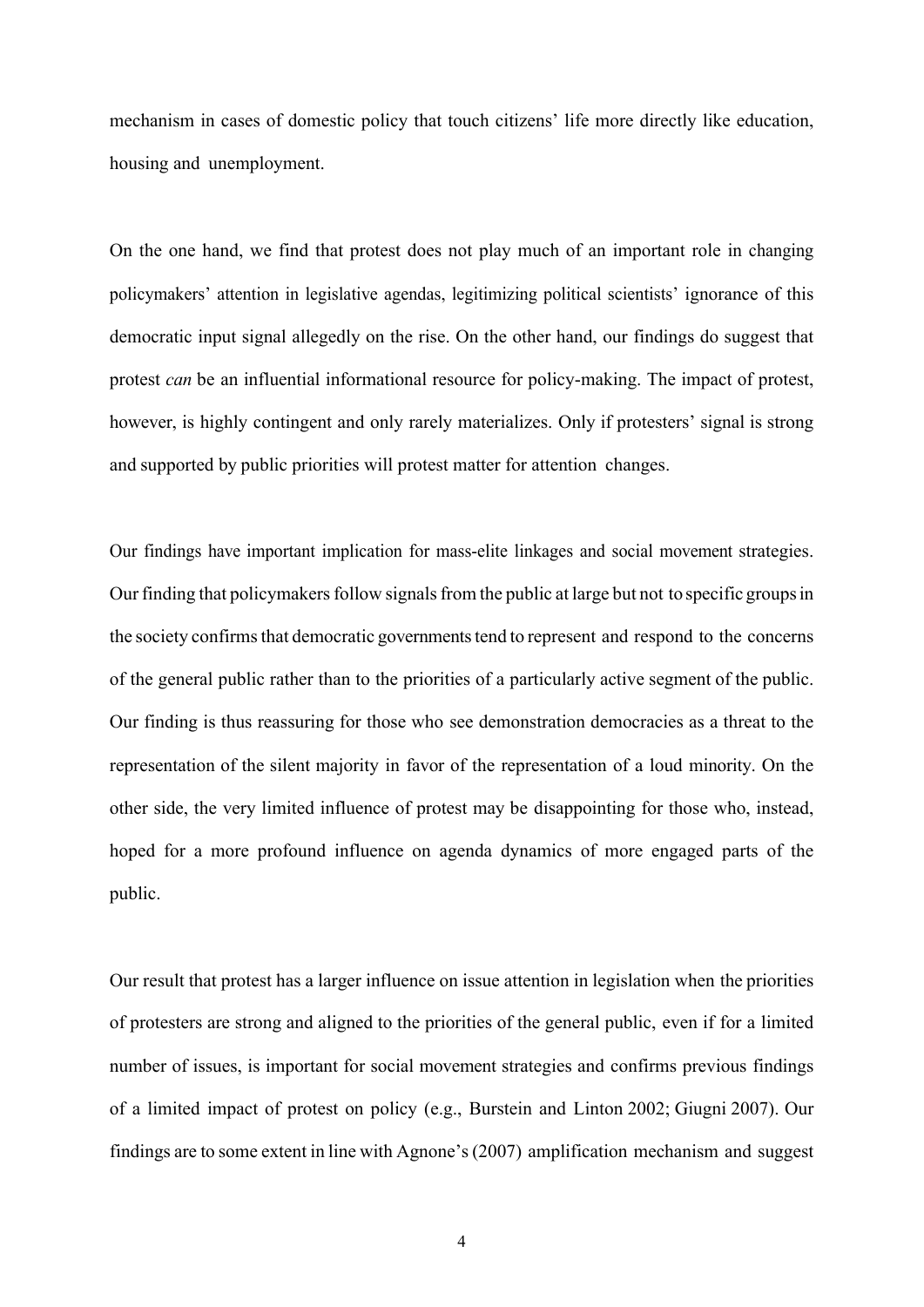that the context in which protest takes place is crucial in determining the power of protest itself. The protest'srole in influencing policymakers' attention would be more successful if understood as a salience-raising element rather than an independent signal.

### **How legislative agendas adapt to external stimuli**

Political science research on the opinion-policy nexus is old and venerable. The common denominator of the incredible amount of studies on the opinion-policy relationship is that public opinion has been essentially studied as a monolithic entity, namely the mean voter, measured through public opinion polls (for an overview, see: Manza and Cook 2002).

In general, research suggests that public opinion sends two signals to policymakers. First, the public reveals its opinion through expressing their policy preferences – e.g., asking for more or less spending (Wlezien 1995; Soroka and Wlezien 2010). Second, the public also signals the importance or priority of policy issues  $-e.g.,$  by naming the most important issue facing the nation (Wlezien 2005; Jennings and Wlezien 2011). This duality has generated two strands of research. The first perspective looks at responsiveness in terms of *position* and investigates whether citizens' preferences have an impact on policy outputs (e.g., Lax and Phillips 2009; Soroka and Wlezien 2010; Lax and Phillips 2012). The second perspective looks at responsiveness in terms of *attention* and investigates whether policymakers adapt their agendas to citizens' issue priorities (e.g., Jones and Baumgartner 2005; Mortensen et al. 2011; Bevan and Jennings 2014).

Importantly, governments first need to pay attention to public issue priorities for policy responsiveness to preferences can happen (Jones and Baumgartner 2005). The former is a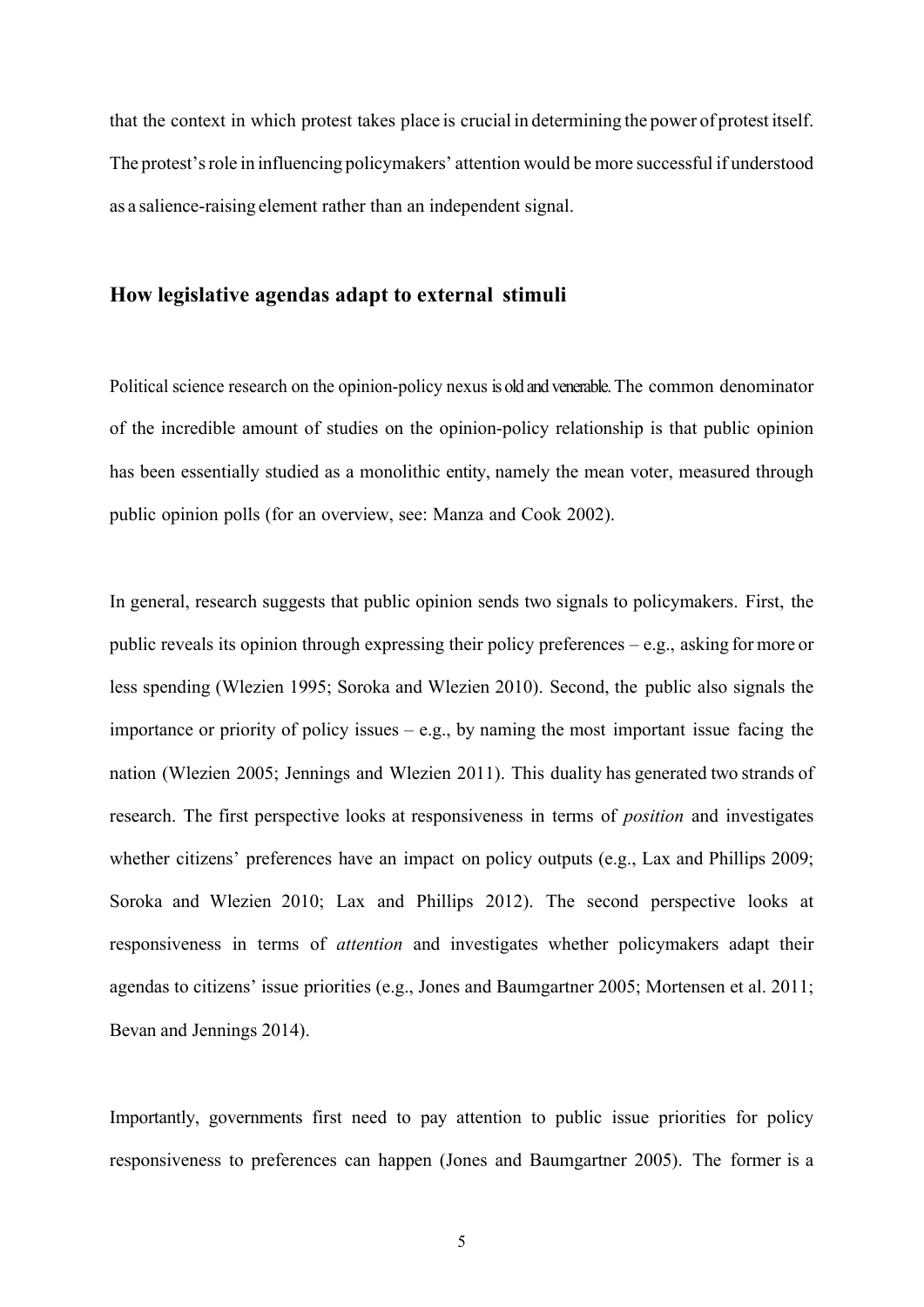precondition forthe latter. We analyzewhether attention change in legislative agendas responds to changes in issue priorities of the public. We know from previous research that different policy issues promote different levels of policy representation – e.g., responsiveness on domestic issues is found to be higher than on foreign policy issues (e.g., Miller and Stokes 1963; Hobolt and Klemmensen 2005) – and that the latter also depends on issue salience (e.g., Page and Shapiro 1982; Soroka and Wlezien 2010). If dynamic agenda representation works, then when an issue becomes salient to the public, it is more likely that the government will respond on that issue by paying more attention to it in its agendas. For our purposes, this implies that a change in public opinion's priorities would be followed by a change of government priorities in its legislative agenda.<sup>1</sup>

Two mechanisms are understood to drive legislators' responsiveness on salient issues: policymakers' desire of being re-elected and attention scarcity. On the one hand, salient issues should be decisive at the ballot box. Since legislators have a tremendous interest in seeking reelection they cannot afford to neglect voters' concerns and demands (Downs 1957; Strøm 1990; Stimson et al. 1995), and this also appliesto citizens'issue priorities. On the other hand, given the complexity and the amount of public demands, attention is scarce and this has severe consequences for agenda representation (Kingdon 1995; Jones and Baumgartner 2004; Jennings and John 2009; Bevan and Jennings 2014). Hence, policymakers prioritize those issues on their agendas which are most important to the public and pay less attention to the ones the public is less concerned with (Mortensen et al. 2011).

We note that most of previous work on agenda responsiveness (and congruence) focuses on rhetorical agendas and research based on legislative agendas is mostly made of single-country studies (Jones and Baumgartner 2004; Chaqués Bonafont and Palau 2011; John et al. 2011;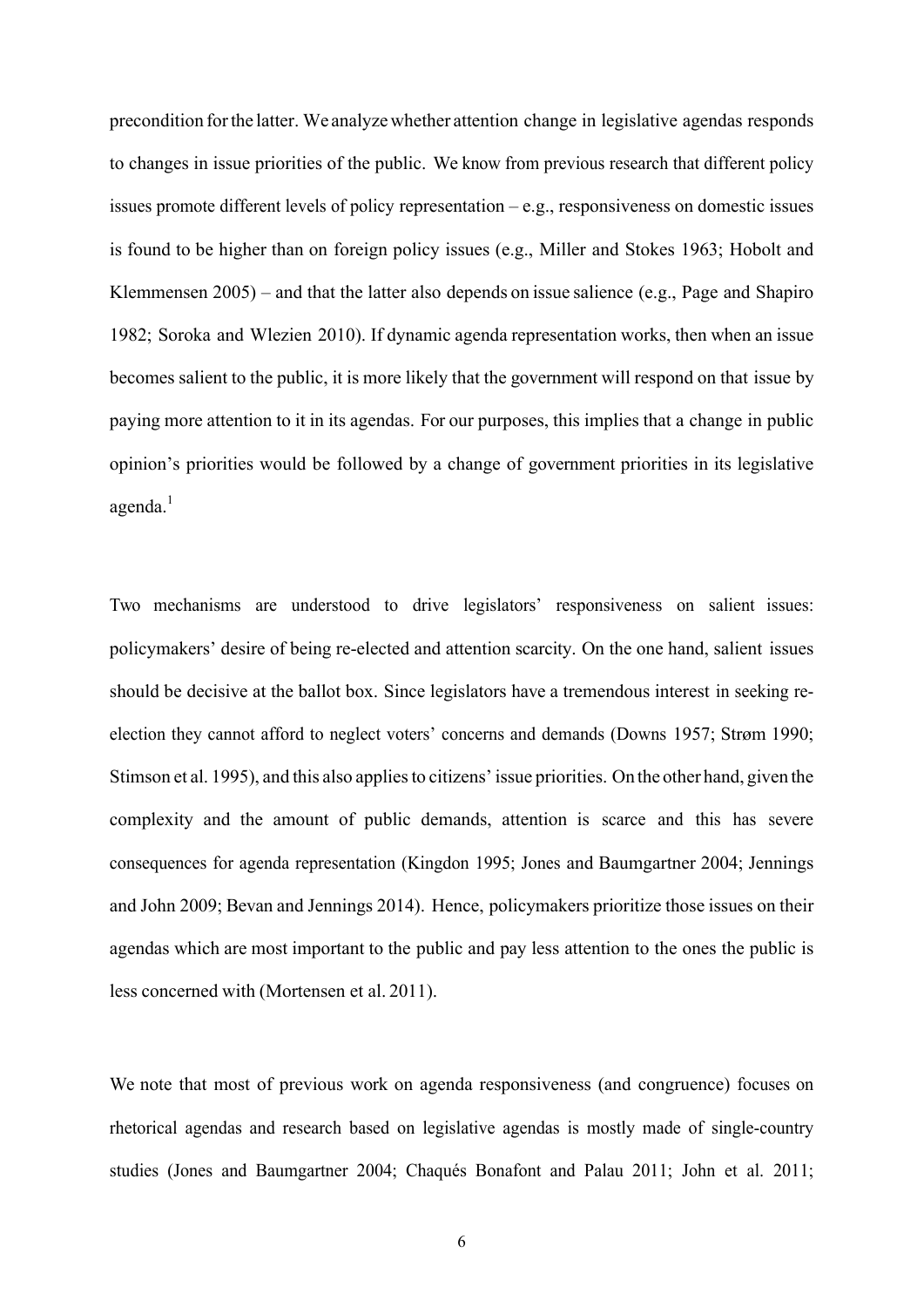Lindeboom 2012; Brunner 2013; Visconti 2018). Thus, we believe that a comparative test on the effect of public priorities on change in legislative agendas is still important, not only in comparison with protest priorities but also for enlarging existing empirical evidence. In summary, we agree with previous research and suggest that policymakers adapt their legislative priorities to public priorities:

**PublicOpinionHypothesis**: Publicissueprioritieshaveaneffecton attention change in legislative agendas.

Whereas evidence for the translation of public issue priorities to policy priorities is robust, there is less consensus regarding the role of political protest in democratic linkage processes (for a recent overview see: Amenta et al. 2010). For long, the power of protest to shape the legislative agenda has been left empirically unexplored. Whereas sociologists presumed social movement activity to be an important force of social change and, therefore, studied processes of protest emergence and mobilization (McAdam 1982), political scientists regarded protesters as "beggars at the policy gates", not even considering protest when studying democratic linkage.

Since the turn of the century, however, the legislative impact of protest has become increasingly empirically scrutinized, albeit primarily by sociologists (Amenta et al. 2005; Andrews 2001; Soule et al. 1999; Walgrave and Vliegenthart 2012), less so by political scientists (but see: Costain and Majstorovic 1994; Gillion 2013). Moreover, most of these studies tend to be case studies, focusing on a single movement or issue, hindering generalization (for multiple issue studies, see: Hutter and Vliegenthart 2016; Vliegenthart et al. 2016). The standing conclusion of this literature is that protest can matter, but that it does so rarely independently or directly. Rather, the impact of protest is contingent upon the context in which it is organized. In the next few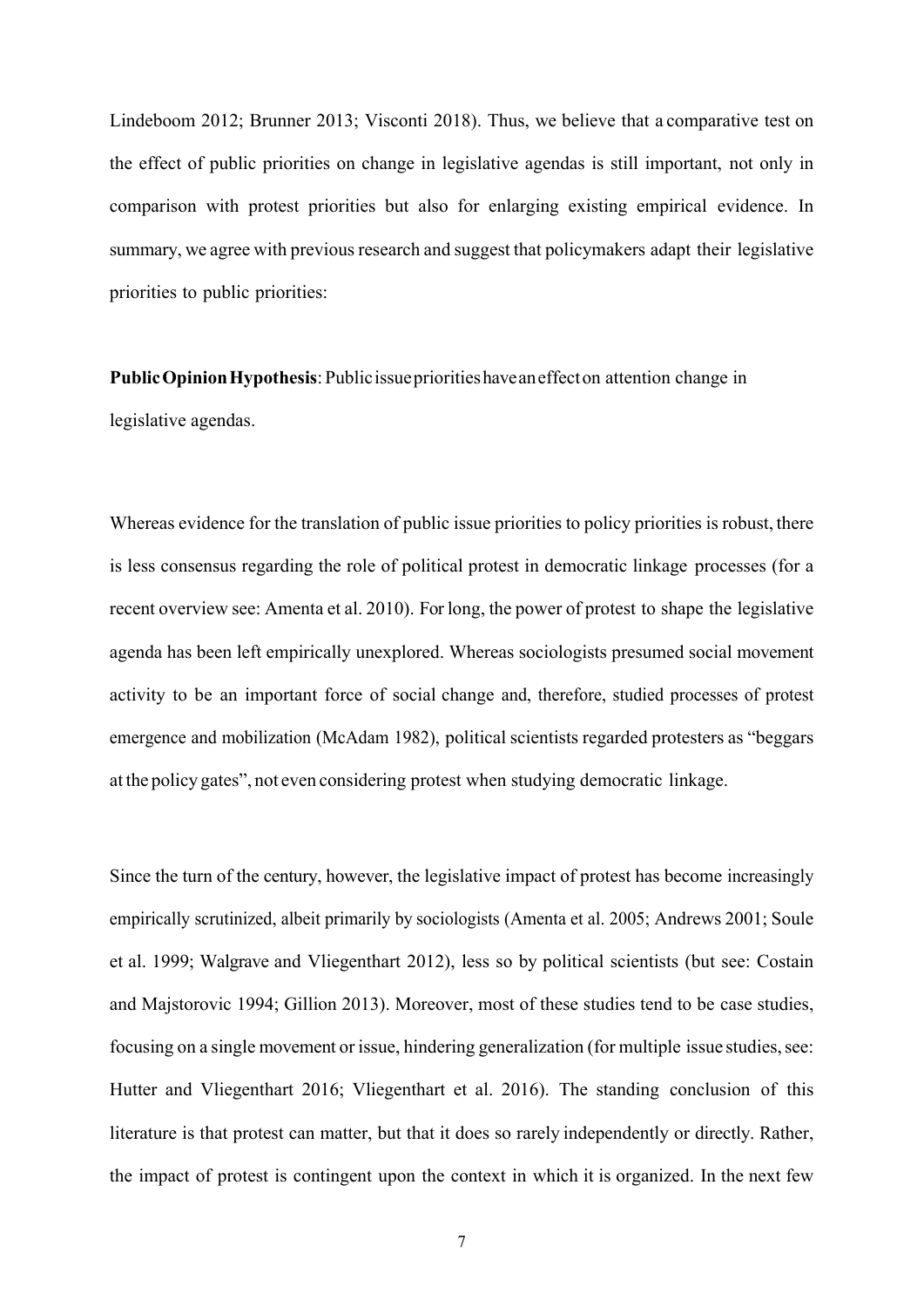paragraphs we elaborate on this argument from a policymakers' perspective.

Why would policymakers be responsive to protest signals? Skeptics hold that there is little incentive for elected officials to respond to protest. As gaining re-election is the main goal for elected officials, their actions should especially be guided by what occupies the majority of the public (Arnold 1990). So, only when protest succeeds to make a powerful assertion of popular sovereignty, it might directly influence policymakers (Wouters and Walgrave 2017). Most often, however, protest is staged by disenfranchised actors with more extreme, minoritarian stances and select, deviating priorities compared to the median voter (Lohmann 1993). Giugni (2007: 54) underscores the limited signaling strength of protest when he describes movements as "minority actors that have little power". Burstein and Linton (2002) hold that the potential political impact of protest is probably only moderate at best, and likely to decline or even disappear when measures of public opinion are taken into account. Amenta (2014) goes even a step further and posits that protests are often counterproductive because protesters frequently mobilize in response to threatening political circumstances.

Two empirical findings further ground the claim of no direct link between protest and legislation. First, several studies find that especially organizational capacity and institutional strategies of movements(for instance lawsuits and other legal actions, petitioning, letter-writing, lobbying, press conferences) matter in shaping policy outcomes, far less so the extrainstitutional strategy of protest (Johnson et al. 2010; Soule and Olzak 2004). Second, research suggests that the influence of protest is most likely at the early agenda-setting stage and decreases dramatically along the policy cycle (King et al. 2007; McAdam and Su 2002). In sum, there are reasons to expect that protest has no direct effect on attention change in legislative agendas, or at best weaker compared to that of public opinion through polls. Here, for the first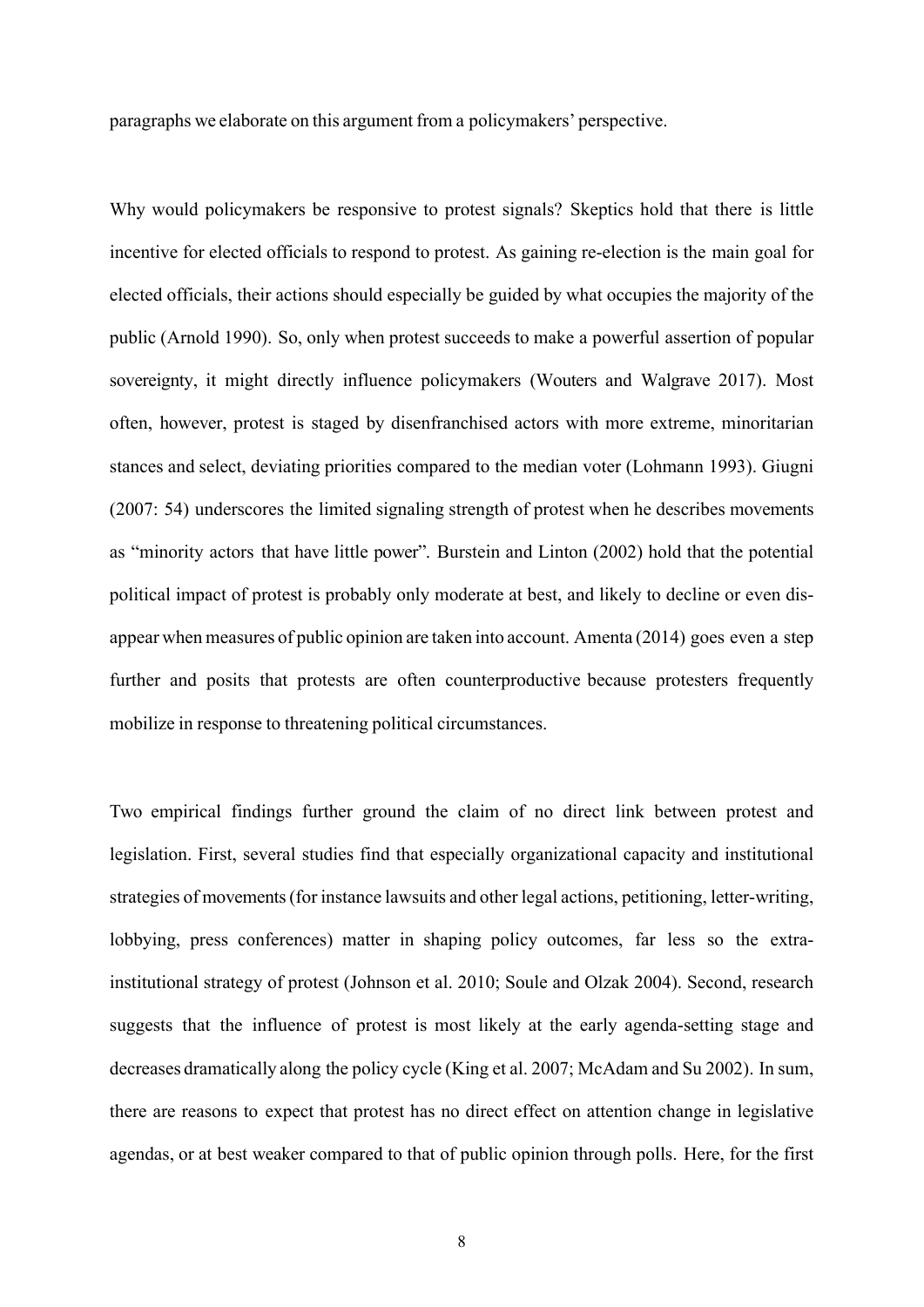time, we formally test such a hypothesis across a multitude of issues and countries:

**ProtestHypothesis**: Protestdoesnothaveadirecteffectonattention change in legislative agendas.

Social movement scholars have developed more comprehensive frameworks to account for the impact of protest, however. In line with the dominant political opportunity perspective and the political mediation model (Amenta et al. 2005; Kriesi et al. 1995), these studies hold that especially a favorable context is decisive formovement success (Amenta et al. 2005; Johnson et al. 2010; Soule and Olzak 2004; Vliegenthart et al. 2016). Without supportive external resources presented by a favorable context, protest is toothless; given the right circumstances, however, protest can make a difference. Forinstance, the presence of political allies and the composition of governments(Amenta et al. 2010;Lipsky 1968) or favorable media attention (Vliegenthart et al. 2016; Walgrave and Vliegenthart 2012) is expected to boost protest power.

Here, we focus on one other key characteristic of the political context: the issue priorities of the general public. We expect the impact of public opinion on legislative agendas to increase when also protest activity on that particular issue increases. Our argument is straightforward. Protest amplifies the effect of public opinion on policy as it raises the salience and visibility of an issue for legislators. As attention is scarce and politicians operate in a complex and volatile information environment, situations in which protest cues are congruent with citizens' priorities are more likely to induce legislative action. We know only of two studies that test this moderating role between public opinion and protest. Both Giugni (2007) and Agnone (2007), in what they respectively call a "joint-effect model" and "amplification model", mount evidence that protest indeed sensitizes legislators to public opinion. We formalize this reinforcing link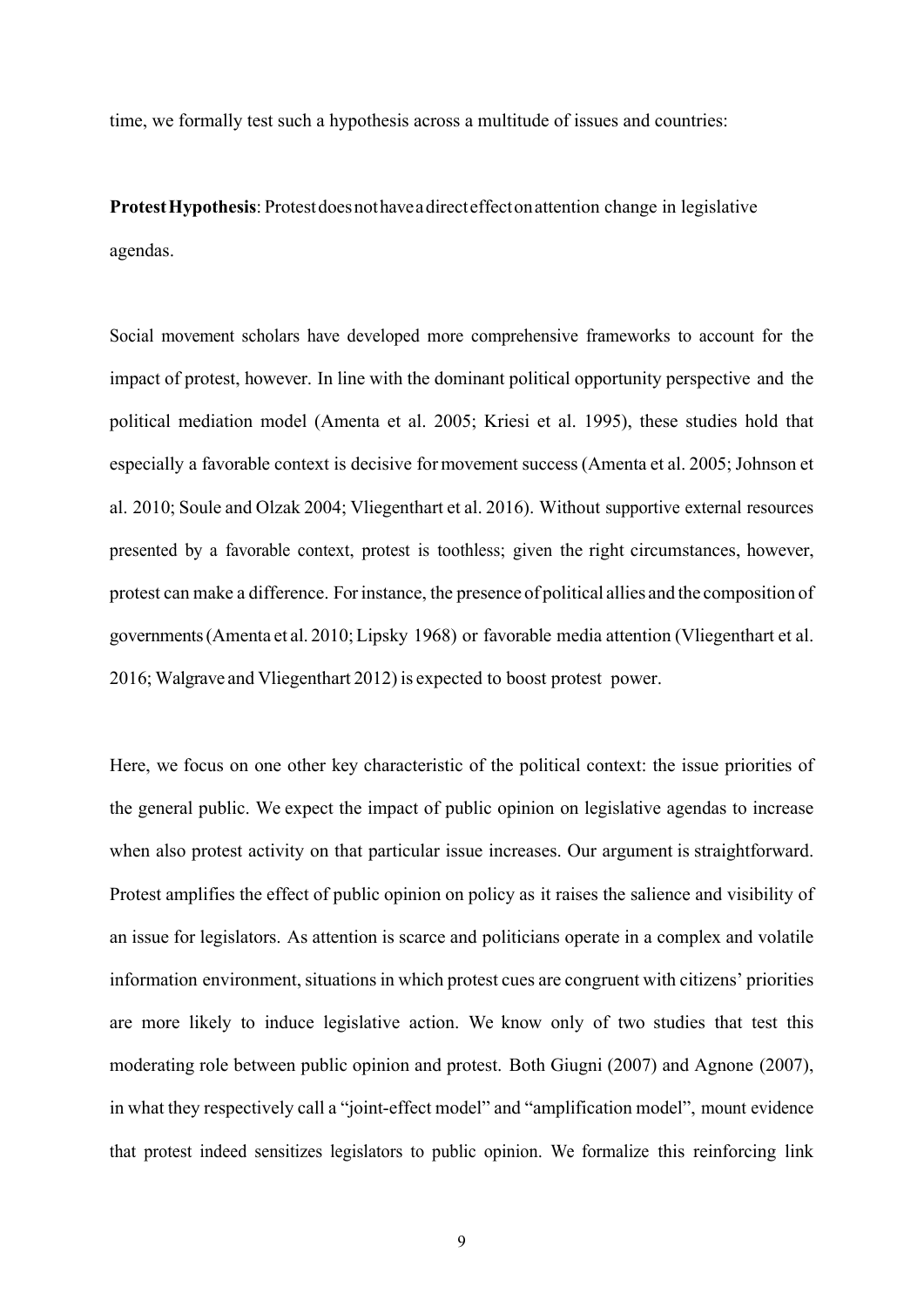between public opinion and protest in our third hypothesis:

**Amplification Hypothesis**: The effect of public issue priorities on attention change in legislative agendas rises with increasing protest.

## **Data and methods**

We are interested in the relationship between public priorities, protest and legislative agendas. Ideally, our data should ensure a measure of these concepts across a large sample of countries and time in order to estimate pooled time-series cross-section analyses. Unfortunately, comparable cross-national data for all three concepts is scarce. However, we managed to compile comparable data for Germany (1986-2011), Spain (1983-2011), the United Kingdom (1980-2011) and the United States (1974-1995).

To measure legislative agendas, we rely on the data stemming from the collection efforts by the CAP (Breunig and Schnatterer 2018; John et al. 2013).<sup>2</sup> The CAP team collects legislative agendas across a total of 20 countries. Based on an exhaustive codebook, human coders allocate legislation to major topics as displayed in Table 1.

| <b>Table 1. CAP issue codes</b> |
|---------------------------------|
|---------------------------------|

| 1. Macroeconomics | 12. Law, Crime        |
|-------------------|-----------------------|
| 2. Civil Rights   | 13. Social Welfare    |
| 3. Health         | 14. Housing           |
| 4. Agriculture    | 15. Banking, Finance* |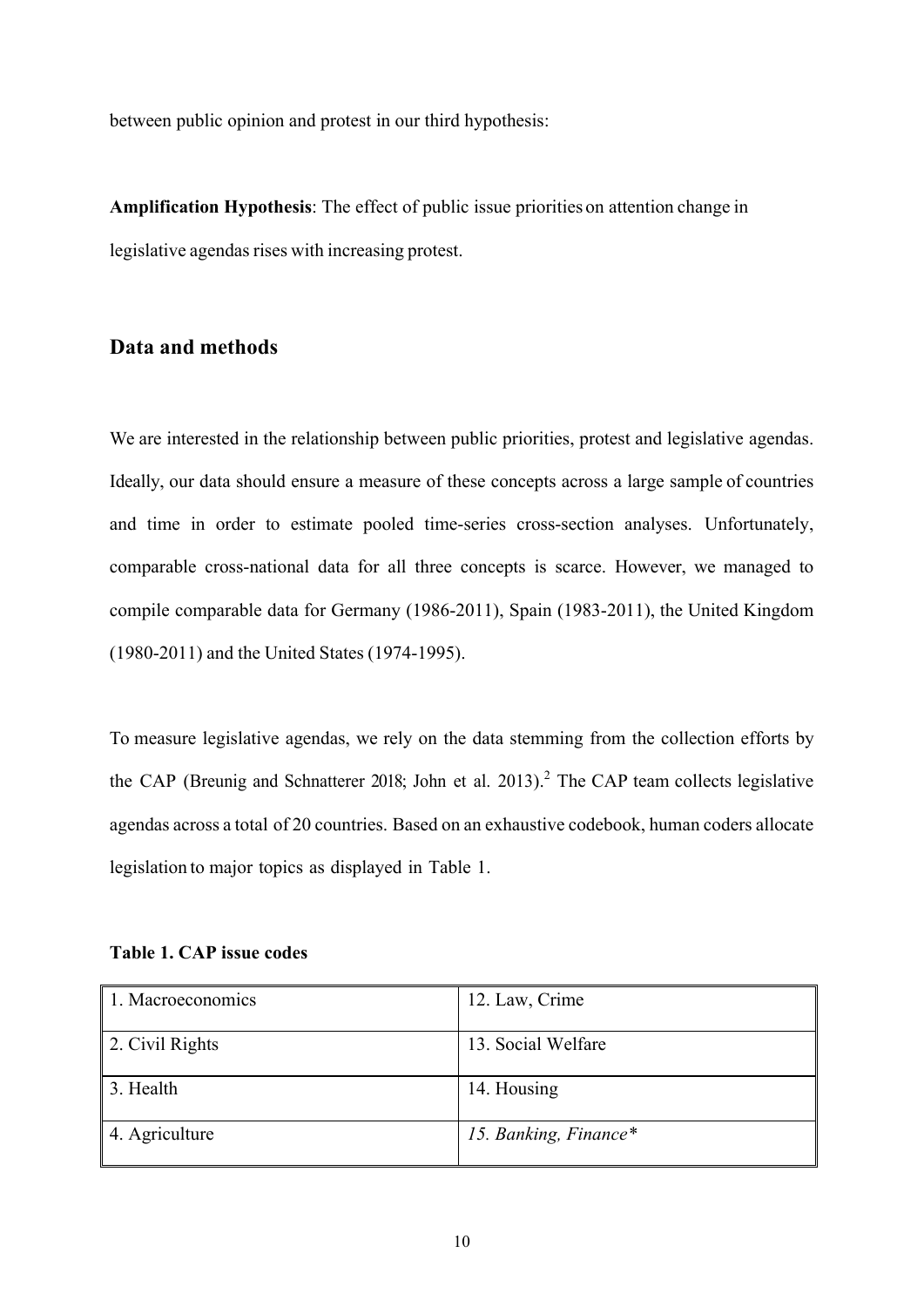| 5. Labor and Employment      | 16. Defense $+$ 19. International Affairs |
|------------------------------|-------------------------------------------|
| 6. Education                 | 17. Science*                              |
| 7. Environment $+8$ . Energy | 18. Foreign Trade*                        |
| 9 Immigration                | 20. Government Operations*                |
| 10. Transportation*          | 21. Public Lands $*$                      |

**Notes:** \* indicates major topic excluded from our analysis due to missing protest and/or public priorities data.

We rely on the Statutes of the American Congress and on UK Acts of Parliament to measure legislative agendas in the US and the UK respectively. In all cases the coded time point is the date upon which a bill was signed into law. For Germany and Spain we used data on legislative bills adopted by parliament. While the regulations of who introduces legislation and how it is adopted varies across our sample, in most countries legislation is crucially depending on support by the government. Instead of using the counted number of laws for each country and time period, we calculated the share of legislation for each year and country – similar to previous research based on CAP data (Jennings and John 2009; Bevan and Jennings 2014).

To measure public priorities – the set of policy issues to which the public attends (Jones and Baumgartner 2004) – we use surveys inquiring the 'most important problem/issue' (MIP/MII) facing the country. Although some discussion exists on the unclear definition in the most important problem/issue – i.e., whether an issue is really a problem, whether salience and importance are the same thing and whether variation in problem status can be correlated with importance over time (for details see: Wlezien 2005; Jennings and Wlezien 2011) – Jennings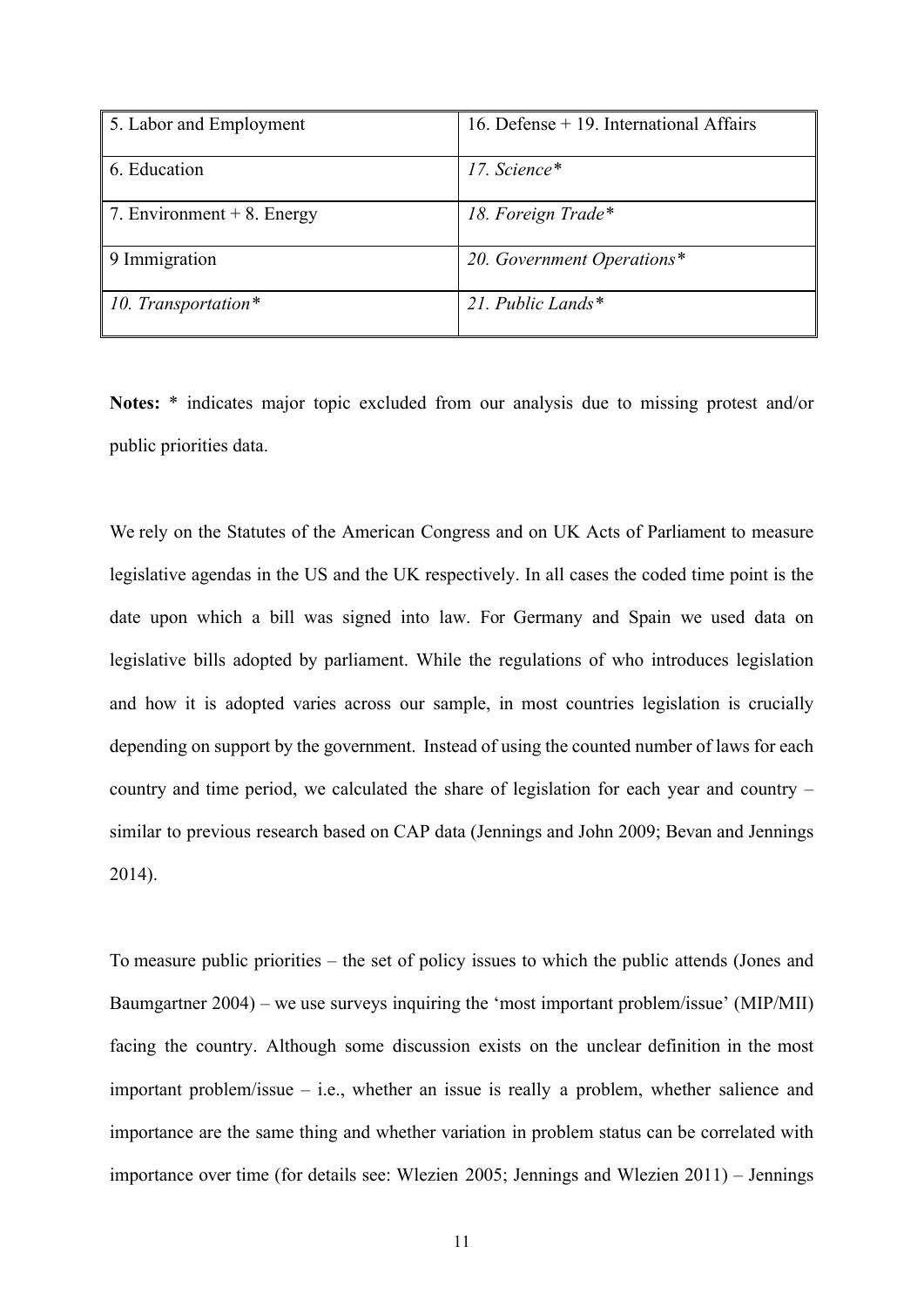and Wlezien (2011: 554-555) find that MIP and MII series 'capture many of the same things, both at particular points in time and over time'. Hence, we use the aggregated MIP/MII responses to quantify public priorities. To guarantee comparability to the legislative agendas outlined above, we recoded all answers into the CAP's major topics described in Table 1. We then calculated the percentage of respondents listing a problem/issue the most important for each major CAP topic.

We merge three different datasets on collective action to retrieve the necessary information on political protest. First, we use the European Protest and Coercion dataset (EPCD) to measure protest in Germany, the UK and Spain from 1980 until 1995 (Francisco 1995, 1996, 2004). Unfortunately, the EPCD dataset does not cover the time period after 1995. Thus, starting in 1996 we relied on a dataset collected by Swen Hutter (2014) which largely continues the research undertaken by Kriesi and colleagues (e.g., Kriesi et al. 1995). Forthe United Stated we employ the Dynamics of Collective Action (DCA) database for the entire period of observation (1974- 1995) (McAdam and Su 2002). Full information about the protest datasets and their assemblage is reported in Section A2, while summary statistics of all variables and protest by CAP issue are reported in Tables A1-A2 of the Online Appendix.

In Figure 1 we illustrate the structure of our data and provide a face validity check by using a smoothed local function (splines) to visually test if our data reports distinct and crucial breaks in the time trend (outliers with values larger than 0.6 are omitted). If such breaks are visible and align with the time period for which we use a different data source for the European countries (1996) it would suggest that the datasets are reporting significantly different protest trends across time. As shown in Figure 1, however, protests follow a comparably smooth trend between datasets. To be sure that coding differences between datasets are not worrying for our analyses,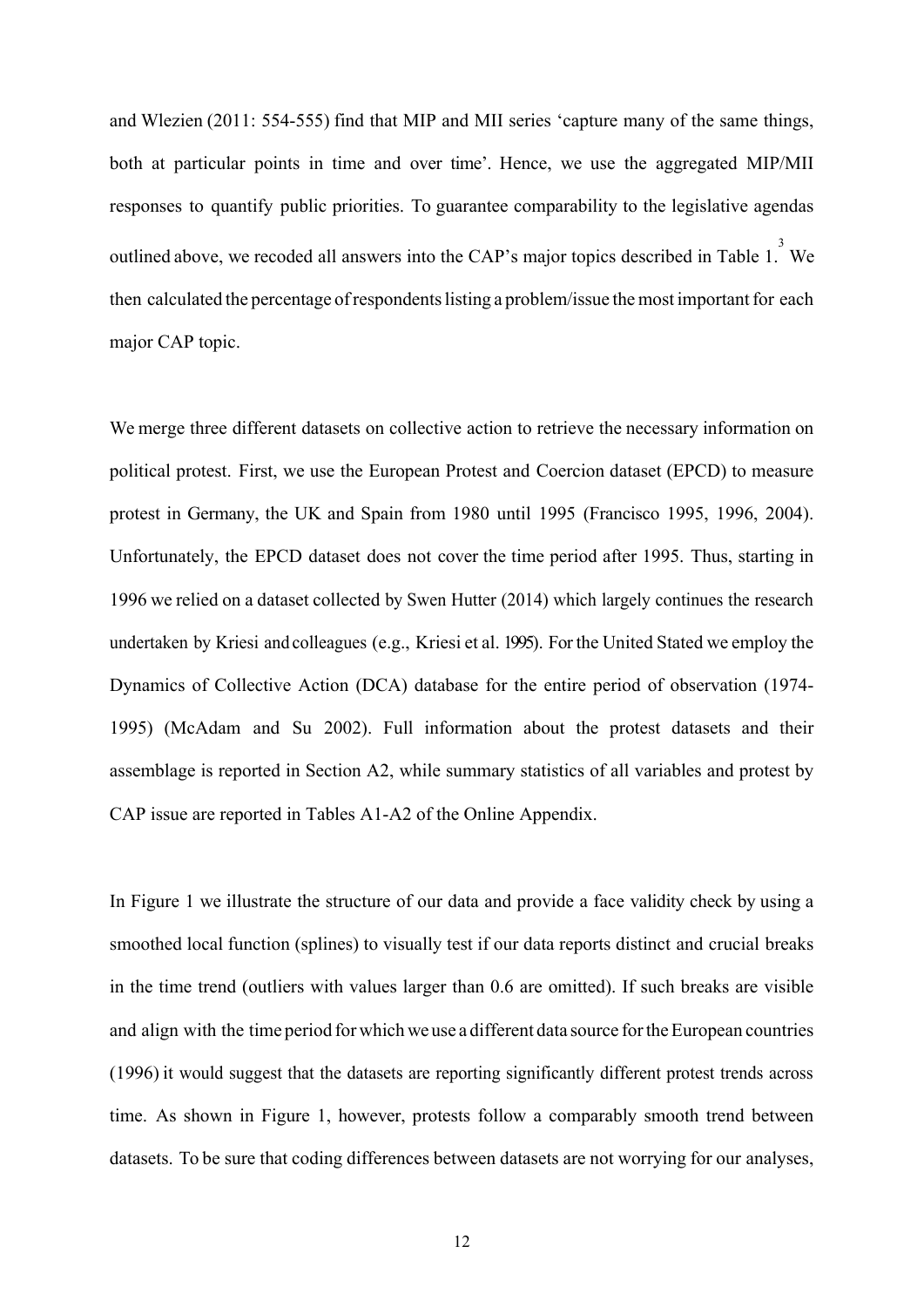we also tested for breaks by estimating a time-series model differentiating the three data sources weare relying on. Themajor differenceweare interested in iswhether the continuation of Kriesi's work by Hutter reveals significant time trend differences. To do so we coded a dummy variable which is '1' for all time periods for which we use Swen Hutter's dataset. Again, we do not find a significant break in our time-series ( $\beta$ =5.9e<sup>-10</sup>; *P* =0.114). This suggests that using percentages of protest frequency is a reliable measure across datasets.<sup>4</sup>

Figure 2, next, provides face validity for the quality of our data focusing on one crucial issue in our data: the environment. Notice that the scaling of the y-axes varies across countriesto ensure readability of the US case. For instance, a clear peak of environmental protests in Germany is visible after the meltdown at the Chernobyl nuclear plant starting around 1986 and ending towards the 1990s. A comparable peak is visible for the US after the Three Mile Island accident in Dauphin County, Pennsylvania (1979). Finally, differences between public priorities and protesters' priorities are visible both across time and countries. While environmental concerns are of low salience both for the public and protesters' in the US, strong discrepancies are visible especially for Spain in the 2000s.

#### **Figure 1. Development of protest across time, per country**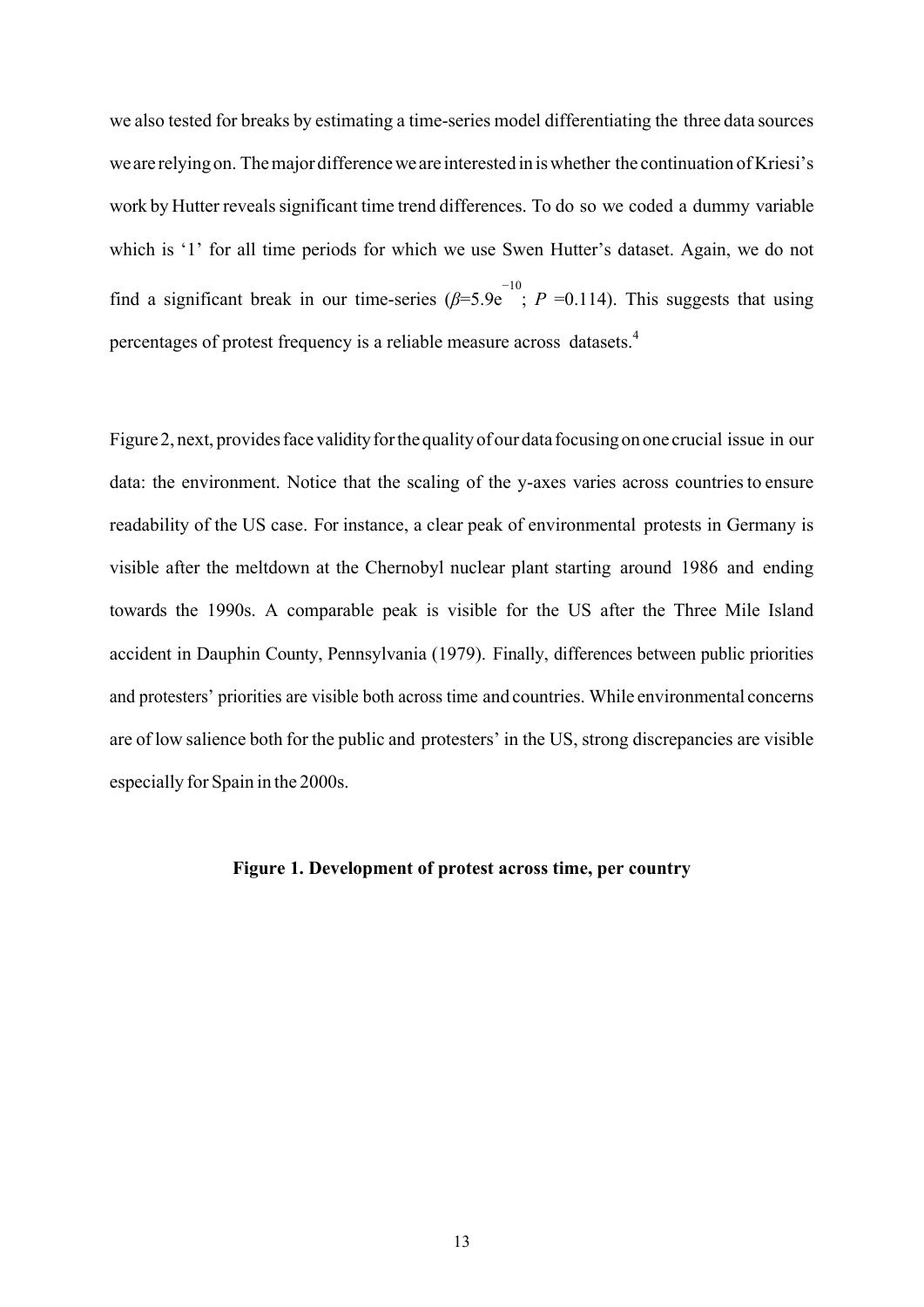

**Figure 2. Development of protest and MIP agenda for environmental concerns**

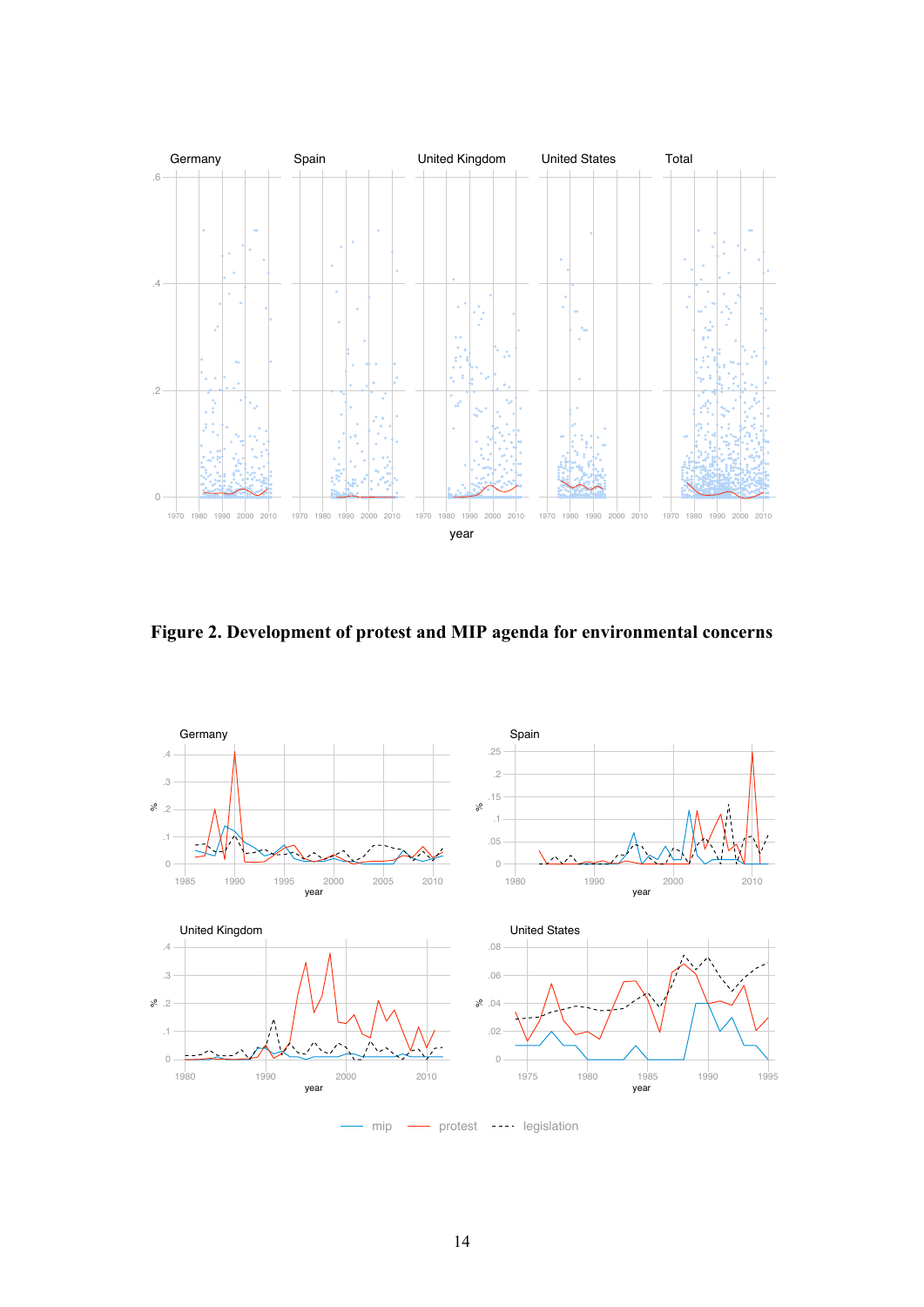#### *Modeling strategy*

Similar to previous research on dynamic agenda representation, we use an error correction model to analyze our data. More specifically, we estimate the following model in order to test our first two hypotheses (the Public Opinion Hypothesis and theProtest Hypothesis):

∆Legislative Agenda*i,t* =*α*<sup>0</sup> +*β*1Legislative Agenda*i,t*−<sup>1</sup>

+*β*2∆Public Priorities*i,t* + *β*3Public Priorities*i,t*−<sup>1</sup>

+*β*4∆Protest Priorities*i,t* + *β*5Protest Priorities*i,t*−<sup>1</sup>

$$
+\zeta_{i,t} + s_{i,t} \tag{1}
$$

with the dependent variable being ∆*LegislativeAgenda<sub>t</sub>*, which denotes change in issue attention in legislative agendas between time *t* and time  $t-1$ ,  $\alpha$  the intercept,  $\zeta$  a set of control variables outlined below, and *s* the error term. Since we do not have strong theoretical reasons for restricting our model and we are interested in testing both short- and long-term effects of public priorities and protest, we follow De Boef and Keele's (2008) advice and estimate an unrestricted model. Hence, ∆*PublicPriorities<sub>t</sub>* and ∆*ProtestPriorities<sub>t</sub>* denote the change in public opinion priorities and protest frequency between time  $t$  and time  $t - 1$ , respectively, whereas *PublicPriorities<sub>t−1</sub>* and *ProtestPriorities<sub>t−1</sub>* denote previous levels of public priorities and protest frequency, respectively. The coefficient on the variable *LegislativeAgenda<sub>t</sub>*−1 denotes policymakers' long-term attention and evaluates whether policymakers that increased legislation on a given issue in the previous time period tend to legislate less on that issue in the current time period.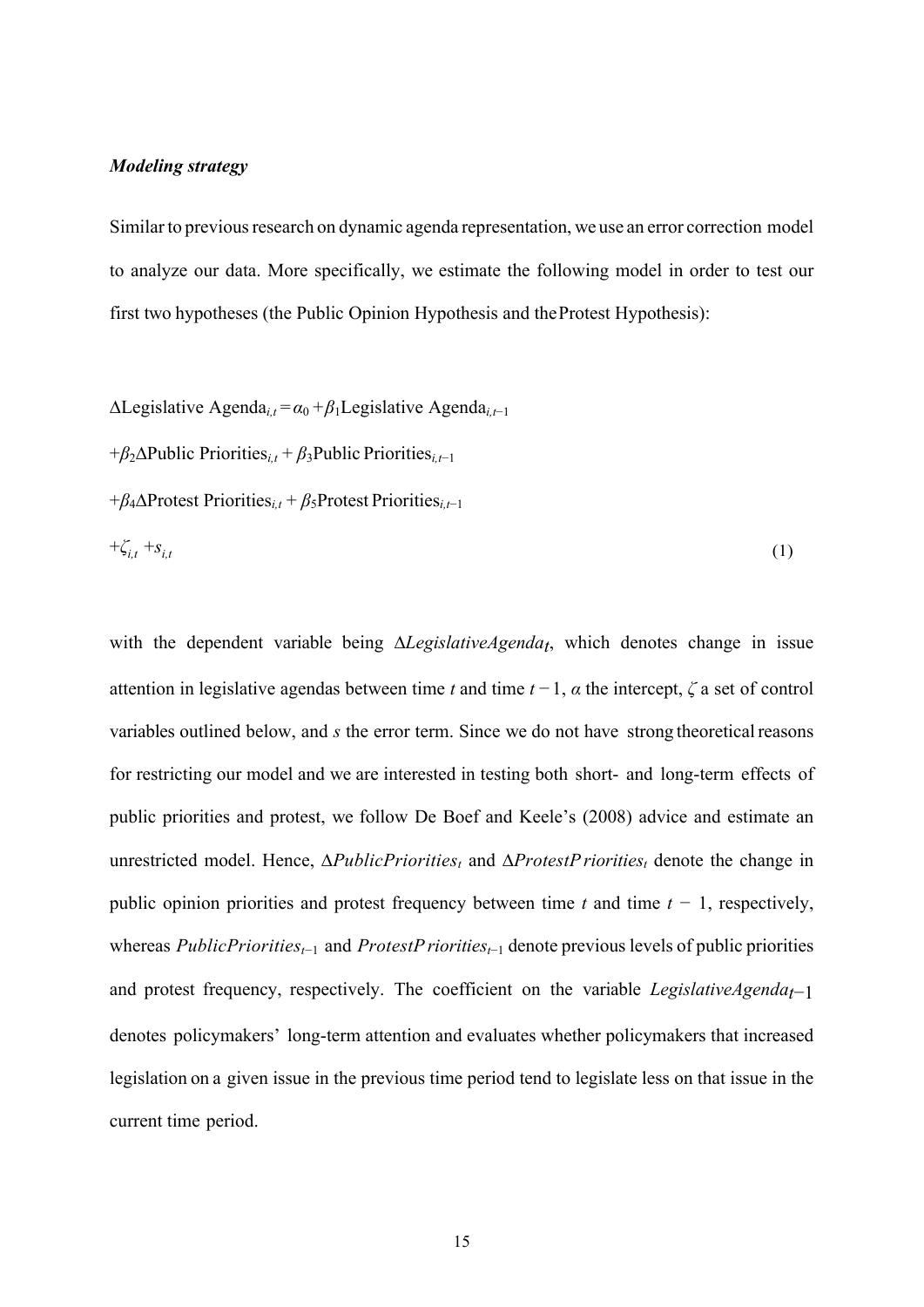If the Public Opinion Hypothesis is supported, we should expect a positive and statistically significant coefficient on either the *ΔPublicPriorities<sub>t</sub>* or the *PublicPriorities<sub>t</sub>*−1 variables. If the Protest Hypothesis is supported, we should, instead, expectan insignificant coefficient on both the ∆*ProtestPriorities<sub>t</sub>* and the *ProtestPriorities<sub>t−1</sub>* variables.

To evaluate the Amplification Hypothesis, we test the conditional effect of public opinion and protest by including two interaction terms, one for the short- and one for the long-term effects:  $\Delta \text{PublicPriority}_t \times \Delta \text{ProtestPriority}_t$  and  $\text{PublicPriority}_{t-1} \times \text{ProtestPriority}_{t-1}$ .

If the hypothesis is supported, we should expect a positive and statistically significant coefficient in either of the two variables. The model is presented in equation 2:

 $ΔLegislative Agenda<sub>i,t</sub> = α<sub>0</sub> + β<sub>1</sub>Legislative Agenda<sub>i,t−1</sub>$ 

+*β*2∆Public Priorities*i,t* + *β*3Public Priorities*i,t*−<sup>1</sup>

+*β*4∆Protest Priorities*i,t* + *β*5Protest Priorities*i,t*−<sup>1</sup>

+*β*6∆Public Priorities*i,t ×* ∆ProtestPriorities*i,t*

+*β*7Public Priorities*i,t*−1*×*Protest Priorities*i,t*−<sup>1</sup>

$$
+\zeta_{i,t} + s_{i,t} \tag{2}
$$

To efficiently use our data and to increase ourstatistical power, we rely on a stacked dataset. Our models are based on country-year observations, which are stacked by issue. Each country-year observation, hence, can appear 12 times, asthere are 12 different issues in our dataset. Thus, the Gauss Markov assumptions of standard OLS regression analysis are likely to be violated. Indeed, autocorrelation tests reveal that the null hypothesis of no serial correlation needs to be rejected. Further test-statistics provide evidence that the error terms are heteroscedastic and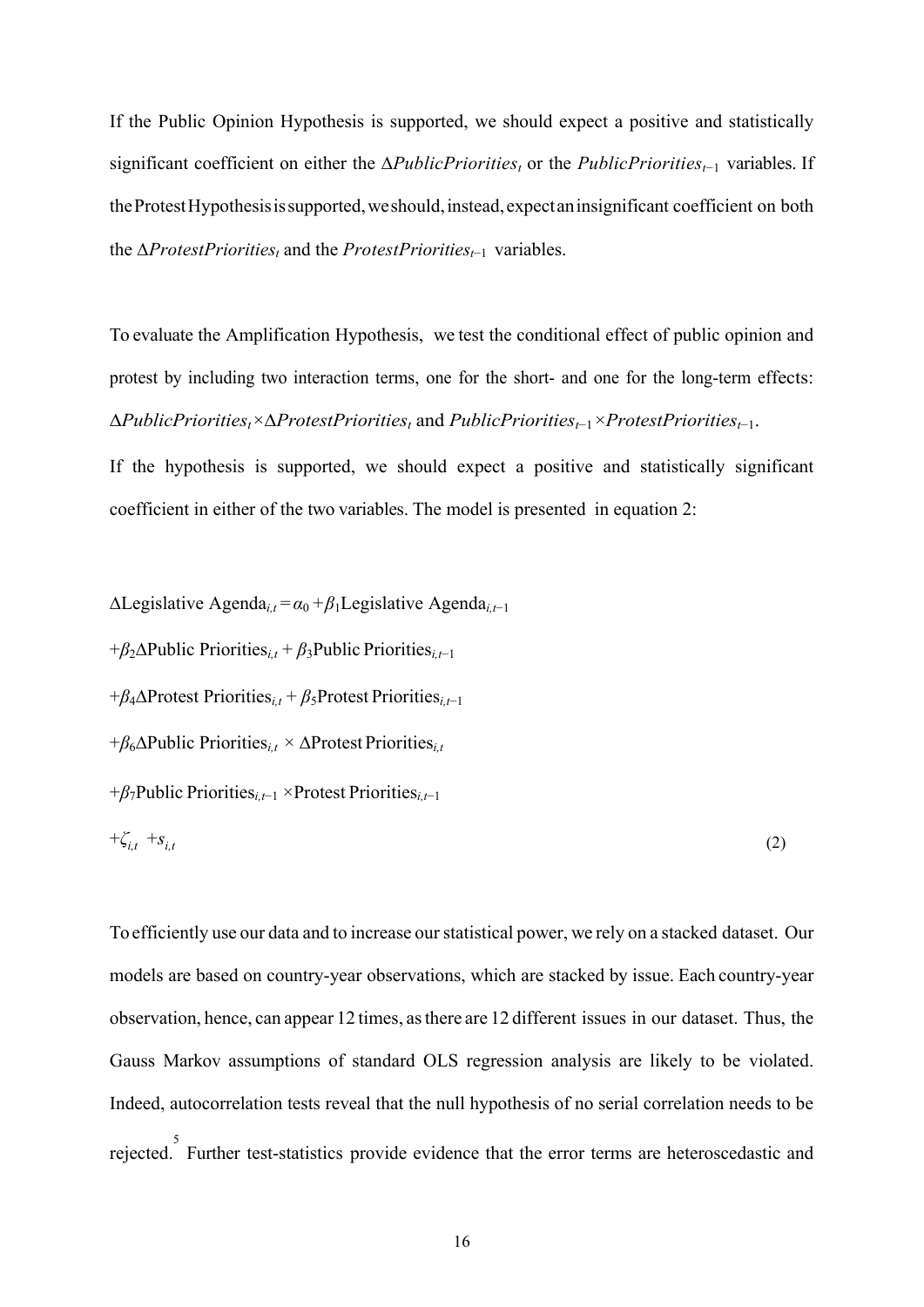stationary. <sup>6</sup> The lagged dependent variable controls for autocorrelation. Given that the dataset is stacked by issues, we multi-way cluster our standard errors by country *×*years in the pooled analysis. In the country- and issue-specific models, we use robust standard errors due to the small clusters included in these analyses. Furthermore, as unobserved heterogeneity potentially infringes the results, we include country fixed effects in most models.

As it is common in time-series-cross-section analysis using lagged variables, it is difficult to judge how long an introduced lag should be. Law making is a cumbersome process, it can take time for legislators to prepare, discuss, draft, re-draft and to adopt legislation. Therefore, a lag of one year seems plausible and has been also used in most earlier research about legislative agendas and its adaptation to public opinion and protest (e.g., Bevan and Jennings 2014; Stimson et al. 1995; Soule and Olzak 2004).<sup>7</sup>

# **Results**

Table 2 reports the findings from these model specifications using country fixed effects. Column 1 presents our baseline model, where the direct effect of public priorities and protest is tested. Column 2 interacts the short-term effect of protest and public priorities. Column 3 interacts the long-run effect of protest and public priorities. Column 4 presents the full model with both short-term and long-term interaction variables.

**Table 2. Does protest influence attention change in legislative agendas? No.**

|             | $\Delta$ legislative agenda <sub>i,t</sub> |             |             |             |
|-------------|--------------------------------------------|-------------|-------------|-------------|
|             |                                            | ∽           | ٮ           | (4)         |
| legislative | $-0.325***$                                | $-0.325***$ | $-0.326***$ | $-0.326***$ |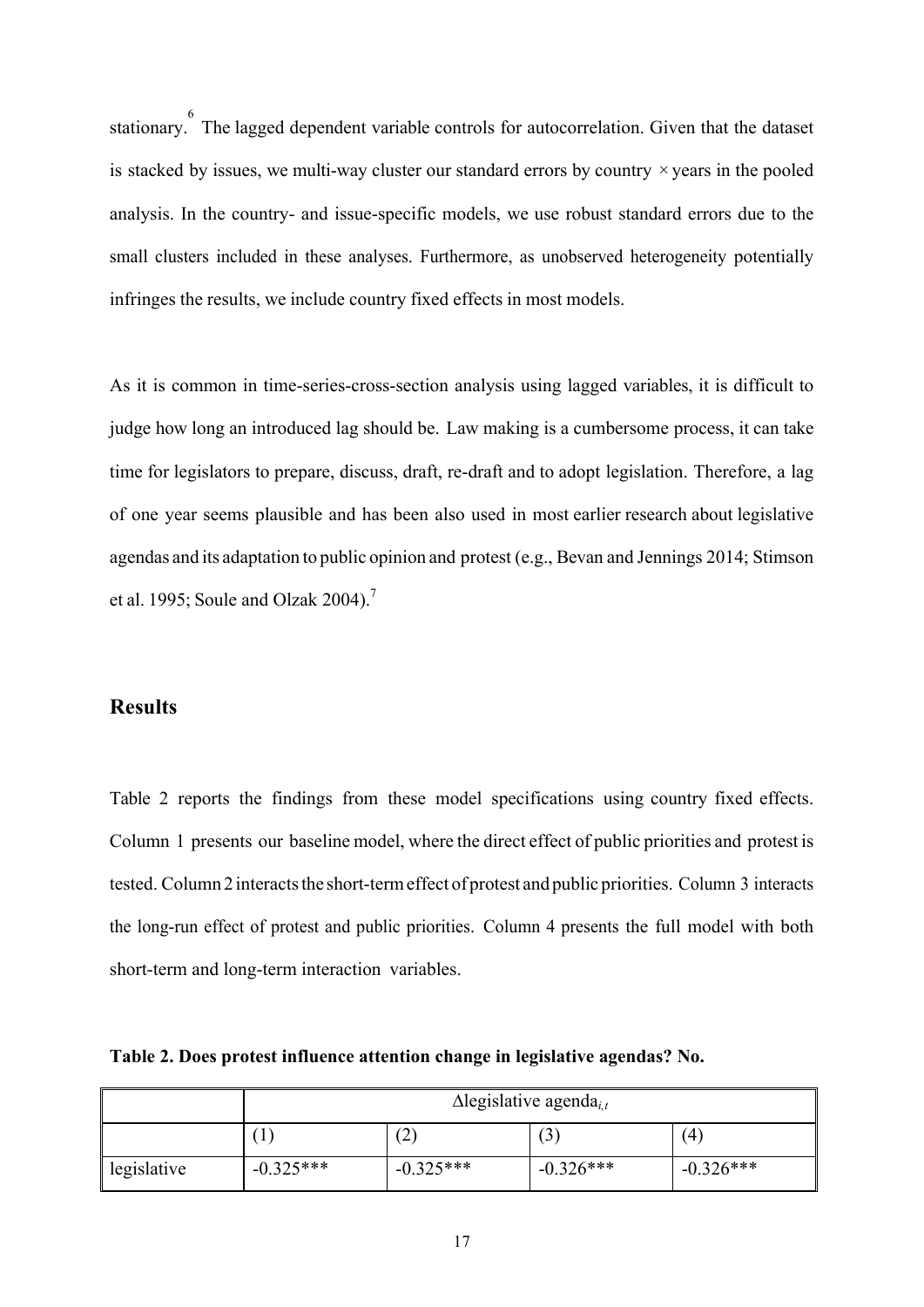| $agenda_{i,t-1}$                                  | (0.033)  | (0.033)  | (0.035)  | (0.035)  |
|---------------------------------------------------|----------|----------|----------|----------|
| $\Delta$ protest <sub>i,t</sub>                   | $-0.017$ | $-0.015$ | $-0.017$ | $-0.016$ |
|                                                   | (0.021)  | (0.022)  | (0.021)  | (0.022)  |
| ∆public                                           | 0.059    | 0.054    | 0.060    | 0.054    |
| priorities $_{i,t}$                               | (0.029)  | (0.032)  | (0.029)  | (0.032)  |
| $protest_{i,t-1}$                                 | $-0.009$ | $-0.009$ | $-0.013$ | $-0.013$ |
|                                                   | (0.024)  | (0.024)  | (0.024)  | (0.024)  |
| public                                            | $0.064*$ | $0.063*$ | $0.060*$ | $0.059*$ |
| priorities $_{i,t-1}$                             | (0.021)  | (0.021)  | (0.023)  | (0.023)  |
| ∆public                                           |          | 0.390    |          | 0.382    |
| priorities <sub><i>i,t</i></sub> $\times \Delta$  |          | (0.653)  |          | (0.665)  |
| $protest_{i,t}$                                   |          |          |          |          |
| public                                            |          |          | 0.058    | 0.054    |
| priorities <sub><i>i</i>,<math>t-1</math></sub> × |          |          | (0.086)  | (0.092)  |
| $protest_{i,t-1}$                                 |          |          |          |          |
| constant                                          | 0.023    | 0.023    | 0.023    | 0.023    |
|                                                   | (0.004)  | (0.004)  | (0.005)  | (0.005)  |
| country FE                                        | Yes      | Yes      | Yes      | Yes      |
| $R^2$                                             | 0.157    | 0.158    | 0.157    | 0.158    |
| adj. $R^2$                                        | 0.151    | 0.151    | 0.151    | 0.151    |
| ${\bf N}$                                         | 1111     | 1111     | 1111     | 1111     |

**Notes:** pooled (12 topics *×* 117 country/years)

\*  $p < 0.05$ , \*\*  $p < 0.01$ , \*\*\*  $p < 0.001$ 

Before turning to effects pertaining to public priorities, note that the coefficient on the variable *LegislativeAgenda<sub>t-1</sub>* is negative and significant in all analyses, while the coefficient on the intercept is positive and significant, implying a "regression to the mean" in legislative attention. That is, when legislative attention was unusually high (low) during the previous time period, then attention tended to subsequently decline (increase) in the current period.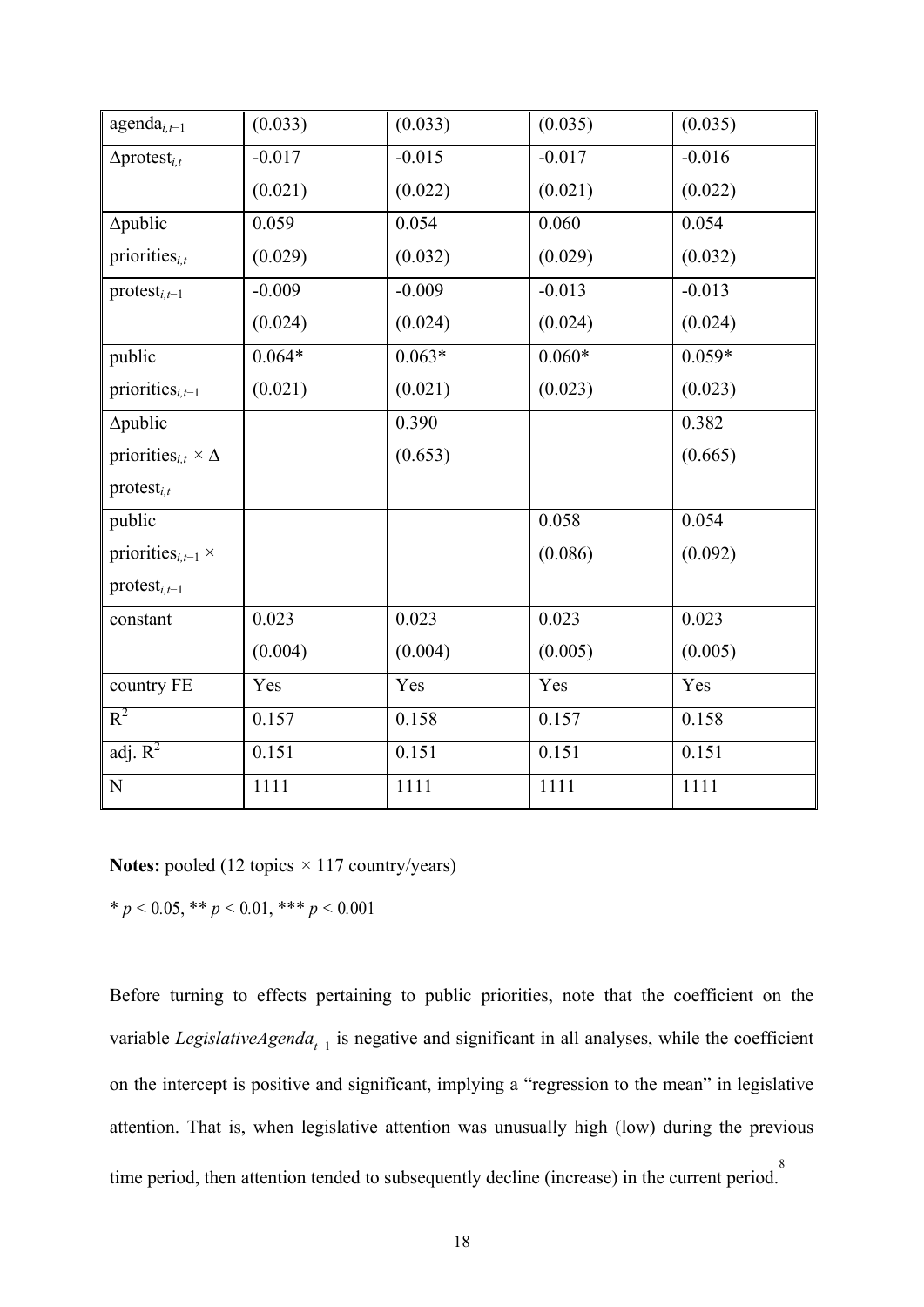In line with previous research, we find support for our Public Opinion Hypothesis, whereby we observe substantively meaningful effects of public priorities on legislative agendas. A one percentage point increase of public priorities is associated with a 6 % higher chance of drafting a corresponding legislation. This suggests that, in general, legislatorsin our countries are responsive to public priorities in the long-run. Similar to previous studies, we do not find a significant short-term effect of public opinion priorities on attention change in legislative agendas. We think that this finding is plausible, for the outcome we care about is legislation. As outlined above, adopting legislation can take time which plausibly rules out short-term responsive reactions bylegislatorsto changes in public priorities.

Turning to our Protest Hypothesis that protest does not have a direct effect on legislation, we again find support for our hypothesis. In our analyses we do not find a significant effect of protest on legislation. We estimate the protest effect to be negative, suggesting that, if anything, protest is negatively associated with attention change in legislative agendas. As described in some research above cited, protest is frequently perceived as a signal from protesting minorities and not perceived as a relevant source of information driving the legislative agenda. The coefficient on the protest variables is smaller in size than the one on public priorities and not statistically significant.

Finally, looking into columns 2 to 4 of Table 2, we do not find any support for an amplification mechanisms. Both short-term and long-term interactions are positive and point in the direction of an amplification mechanism, but they are not significant on conventional statistical thresholds.<sup>9</sup>

In short, our findings suggest that legislative agendas respond to public agendas but not protest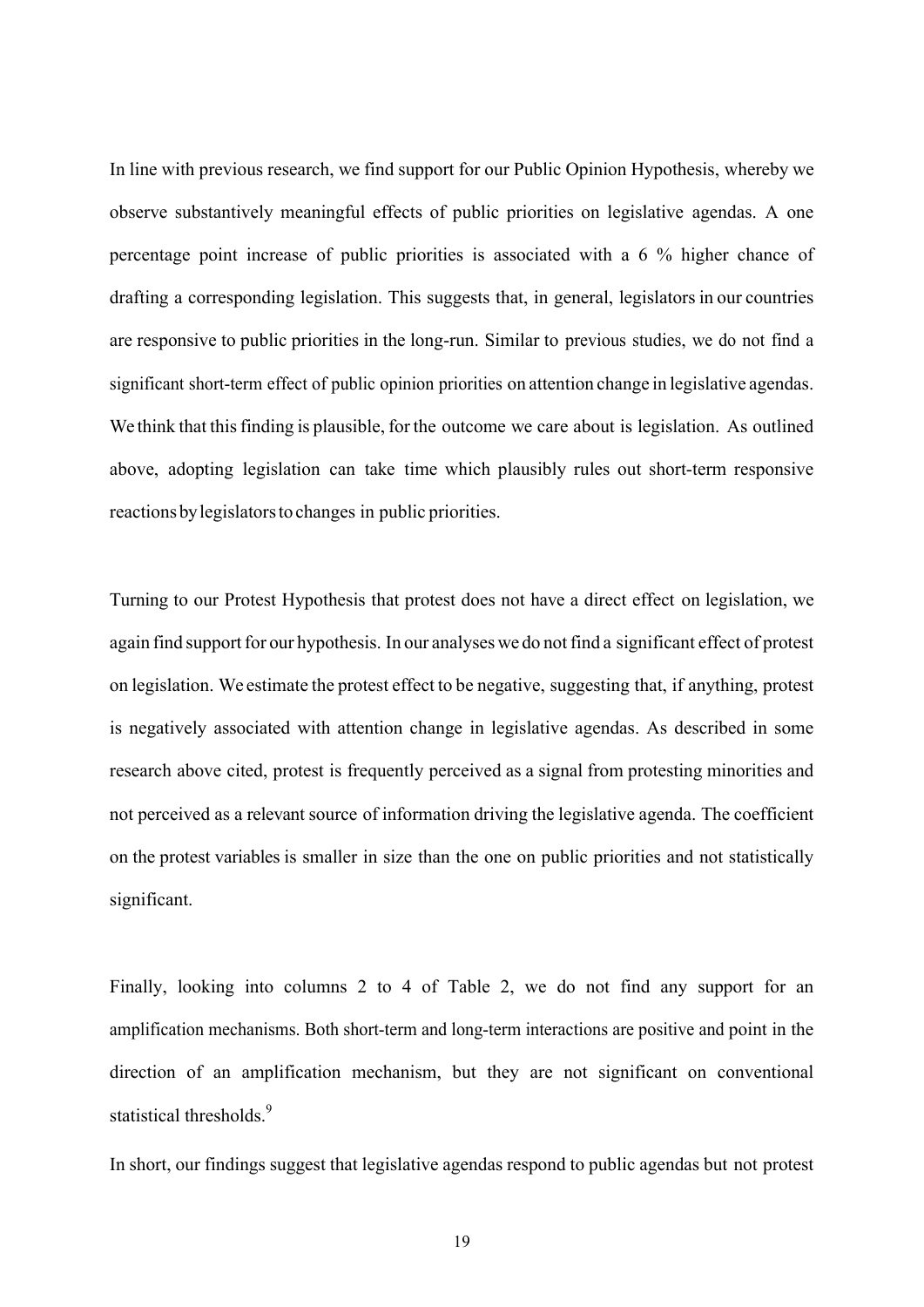agendas and we also find no evidence for an amplification effect of protest and public opinion. The robustness of this evidence has been thoroughly tested and all additional analyses are reported in Section A3 (Tables A3-A6) of the Online Appendix.

## *Analyzing cross-issue variation*

To better understand our findings, we re-estimated our models at the issue level. It might be the case that the association between protest and legislative agendas varies across issues with some issue domains being more plausibly affected by protest than others. Figure 3 reports the coefficients stemming from issue-based models with 95 % confidence intervals using the same estimation strategy as outlined above.<sup>10</sup> The upper panel reports the direct effect of protest on legislative agendas. The bottom panel reports the long running interactions between protest and public priorities.

**Figure 3. Does the effect of protest vary across issues? Yes.**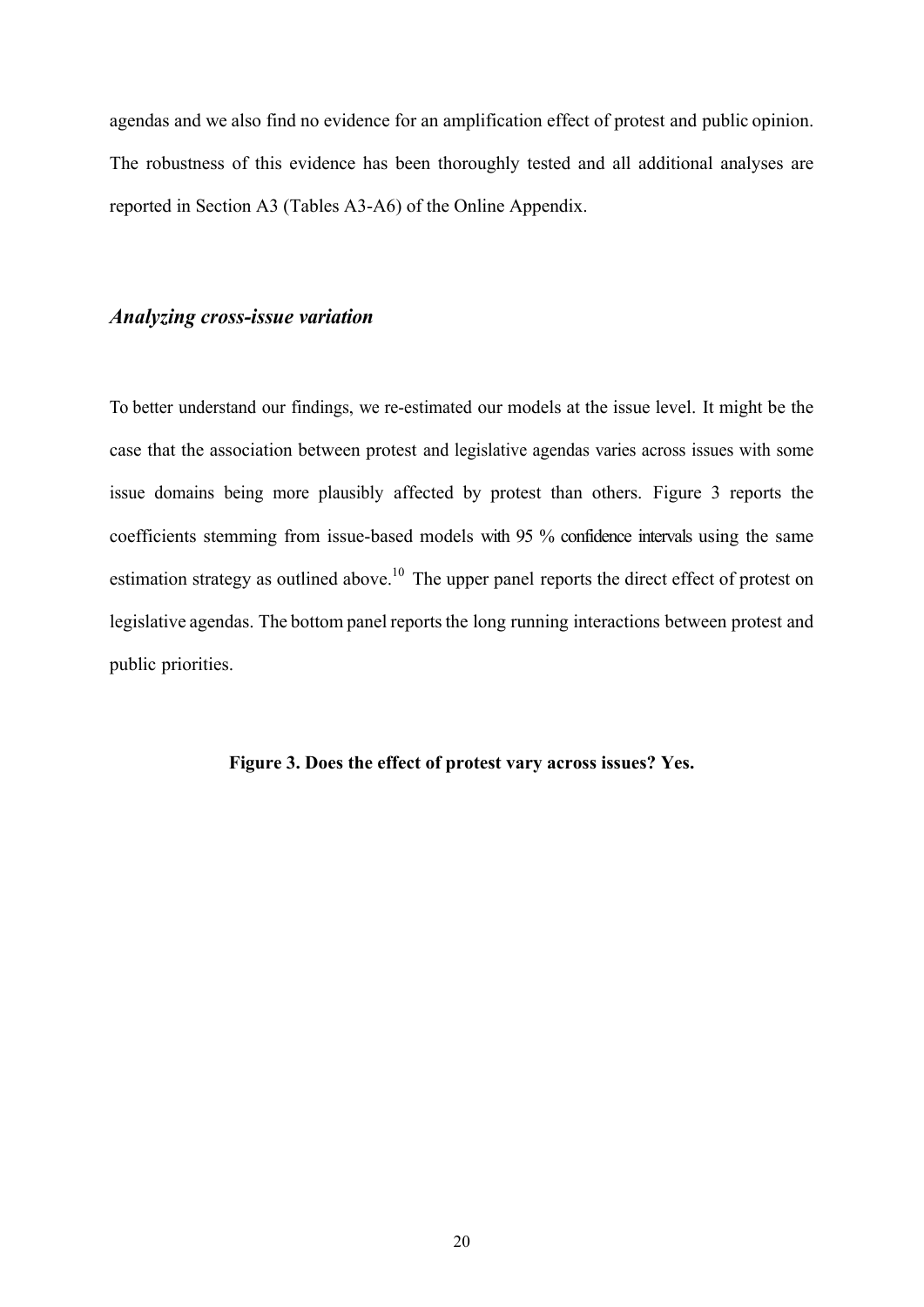

The upper panel supports our previous results of no direct effect of protest on change in legislative agendas for most issues covered in our data. The only issue reporting a positive association is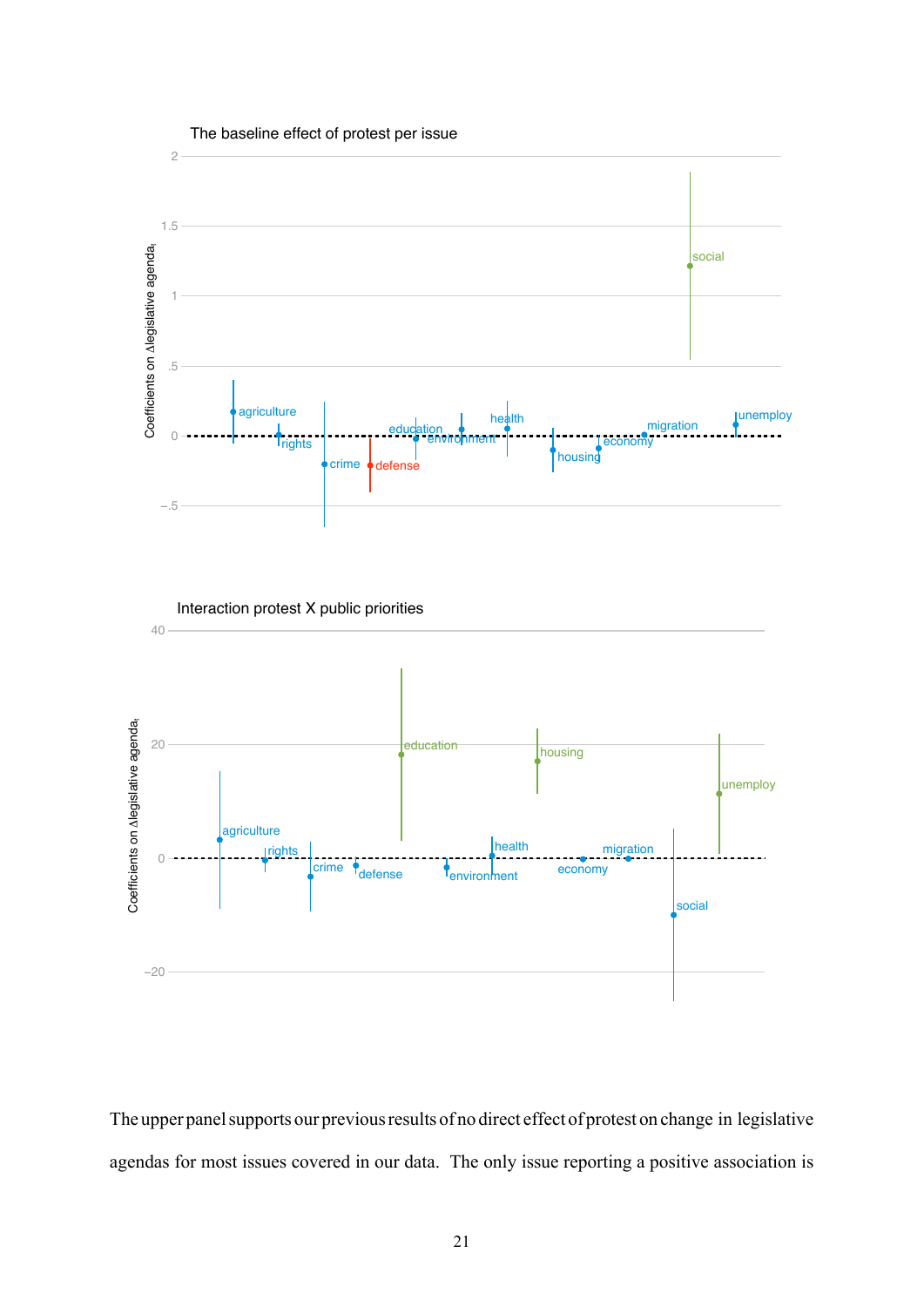social welfare. Here, protest seems to be an important source of information to develop legislation. We also find negative and significant but small effects of protest on legislation on issues on defense. However, these effects are substantively negligible and confidence in the point estimates is small as indicated by the large confidence intervals.

Turning our attention to the bottom panel, we find substantively meaningful and positive significant effects for the interaction between public priorities and protest for legislation on educational, housing and unemployed issues. Protest frequency on these obtrusive issues tends to upscale at various points in time in our data. Interestingly, however, questions of housing and education tend to rank low in public priorities. It seems that for these issues legislators nevertheless tend to listen more closely when protesters are active on the policy domain. This might be because politicians anticipate potential public reactions given the obtrusive nature of the issue when executing their legislative work. Finally, unemployment ranks high both for the public and protesters throughout various points in time. Here, we clearly observe an amplification mechanism as outlined by Agnone (2007).

Figure 4 reports the marginal effect of this interaction with 95 % confidence intervals. It becomes visible that the amplification mechanism seems to be working throughout most values of political protest. The effect is substantive in size making legislation more likely by 11 %. Given the high protest activity on the issue, particularly in Spain (throughout time), the United Kingdom (throughout time) and Germany (in the 1990s), an amplification effect seems most plausible on this issue instead of low-salience issues, such as the environment, which face infrequent protest activity throughout most periods we analyze.

### **Figure 4. Amplification effect of protest and public opinion for unemployment**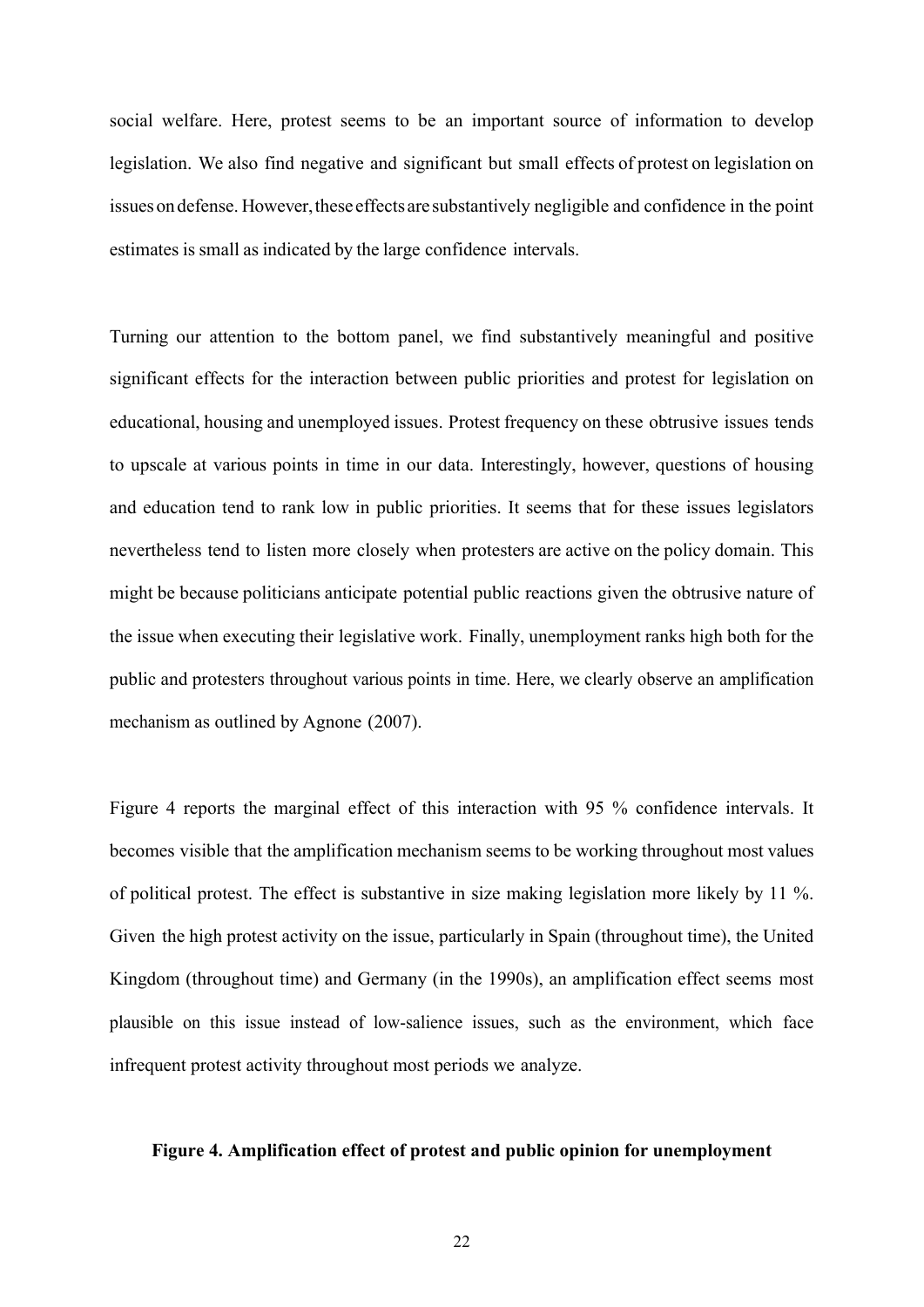

# **Conclusion and discussion**

Responsiveness to the issue priorities of the public is an essential part of democratic representation. According to democratic theory, what elected officials pay attention to should be in tune with what the public cares about. Yet how legislators respond to different kinds of public opinion signals is still an open question. Given the rise of protest inWestern democracies as a means to express public grievances (Norris et al. 2005), we considered two types of public opinion signals: public issue priorities as measured through surveys and public issue priorities as expressed through protest.

Bridging political science and social movement literature, we hypothesized that both public opinion and protest signals present legislators with different informational cues about what (a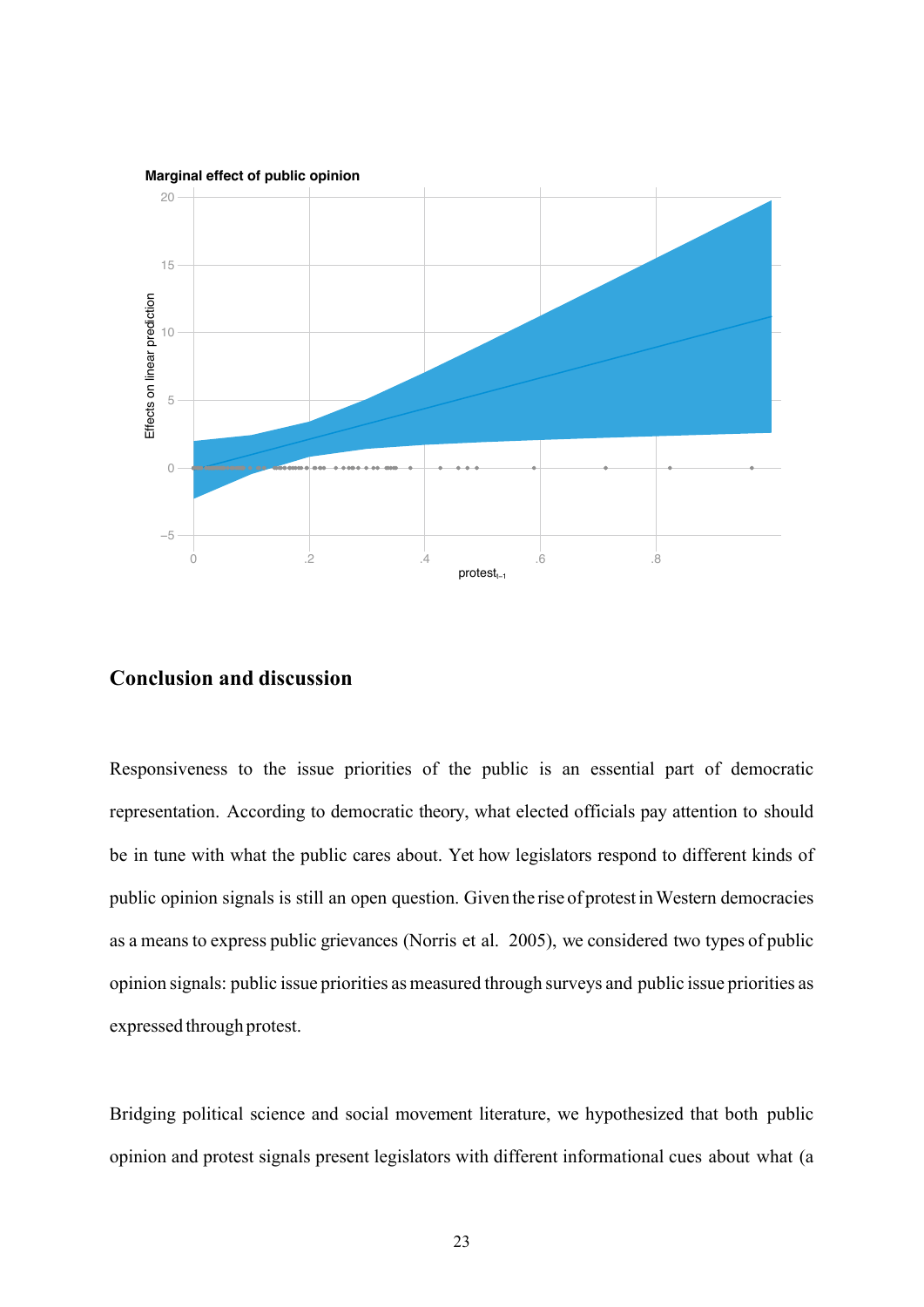particular segment of) the public considers important. We, therefore, expected the political consequences of both to be different as well. Based on a novel assembled dataset, encompassing four countries and twelve issues over a twenty years' time span, we find public priorities as expressed through surveys to have a strong and positive impact on legislative attention. This finding is robust and confirms much of the previous research on dynamic representation. Protest, the alternative signal, has no significant effect on legislative attention. Moreover, the direction of the non-significant protest effect is negative. This confirms the classic image held by political scientists of protesters as beggars at the policy gate.

It is very likely, as we have put forward, that elected officials consider survey-based public issue priorities as more legitimate representations of the priorities of the general public. Priorities as expressed through protest, on the other hand, are considered as only the priorities of a particularly active segment, offering a biased view of the true public's priorities. Moreover, if protest is especially reactive, triggered by political disadvantages, the negative effect of protest is easily explained by the stickiness of the legislative agenda. Earlier policy stages might be more sensitive to protest cues, as previous research has shown, but once policy has changed and protest is triggered, chances of adaptation decrease.

The stronger effect of public opinion's priorities also might be a consequence of the clarityofthe survey-based priority agenda. Public priorities are more clearly articulated through surveys, with some issues capturing the lion's share of attention and many issues staying well below the radar. In case of protest, many different issues capture only a moderate share of the agenda. This makes it much easier for elected officials to read, interpret and respond to the general public opinion agenda.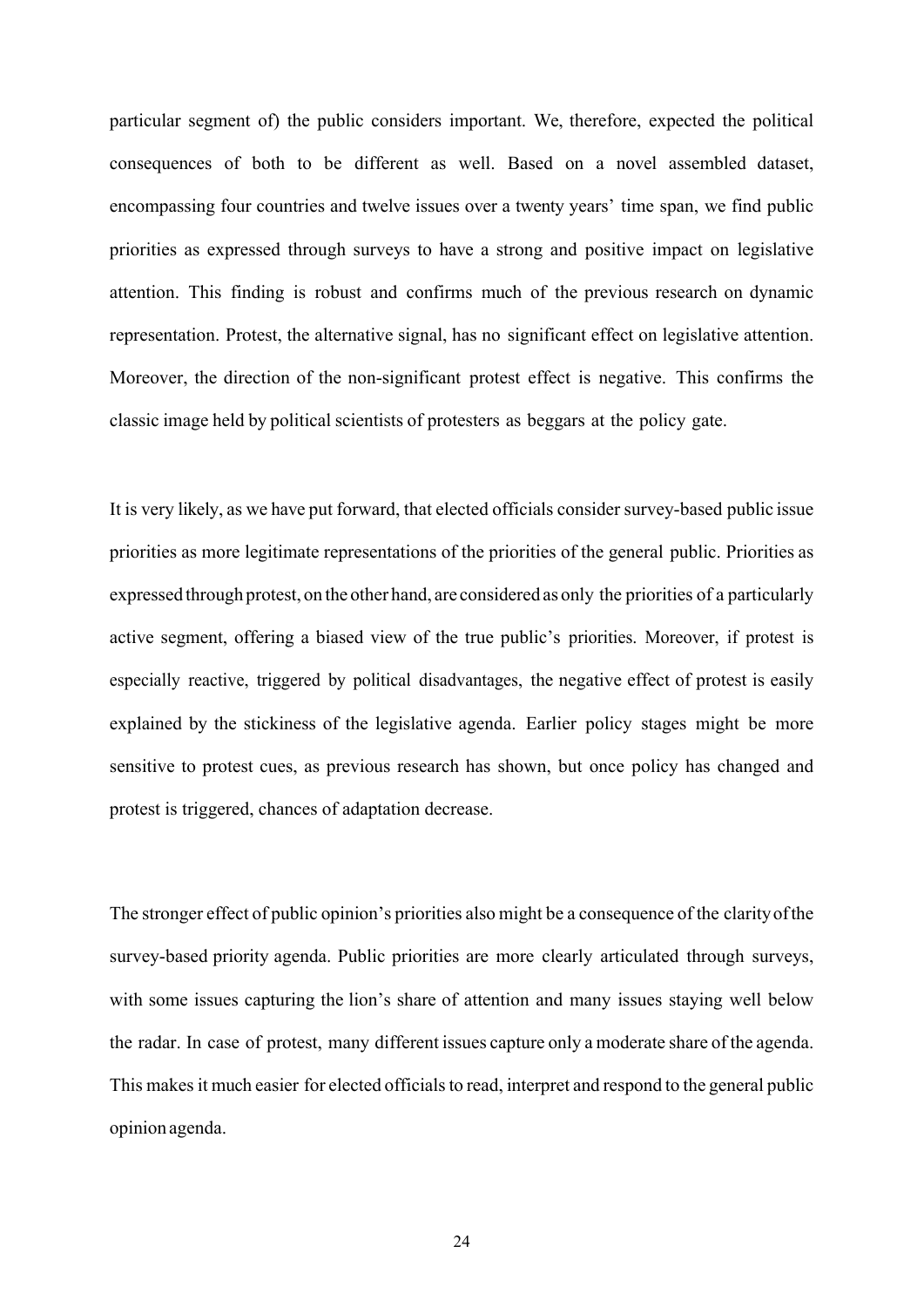Protest signals are not entirely without legislative consequences, however. Contrary to the effect of public priorities, the effect of protest proves to be extremely contingent. This finding resonates with accounts of sociologists, who argue that protest especially can make a difference when staged in the right context. We find that only protest tackling social welfare issues has a direct and positive effect on change in legislative agendas. And, we find that protest amplifies the effect of public priorities – but only for the issues of housing, education and unemployment, i.e. issues that are very much of a "bread and butter" nature. These are issues that strongly impact citizens' lives. They are all quite obtrusive and, if not solved or accommodated, might play out as central issues in upcoming elections. It is reasonable for legislators to avoid further politicization of such issues, and drafting legislation might be one way to get the noisy protesters off the public radar before they cause even more harm.

Our data does not allow us to exactly put our finger on *why* the impact of protest materializes only under these specific circumstances, yet allows us to speculate about such conditions, which might inspire future research. For instance, the direct positive effect of protest on social welfare legislation might be a consequence of protest being staged by strong sponsoring organizations. These organizations often occupy insider positions and are well embedded within civil society and the policy making machinery. On the other hand, a more fine-grained lag structure than the one our data allows is important to better address the "timing" issue of agenda responsiveness.

Additionally, we expect that a focus on both characteristics of the signal and elements of the context will help researchers to disentangle the complex knot of diverse democratic linkage across public opinion signals. For instance, the institutional characteristics of the political system might moderate the impact of both public opinion and protest on legislation. In fact,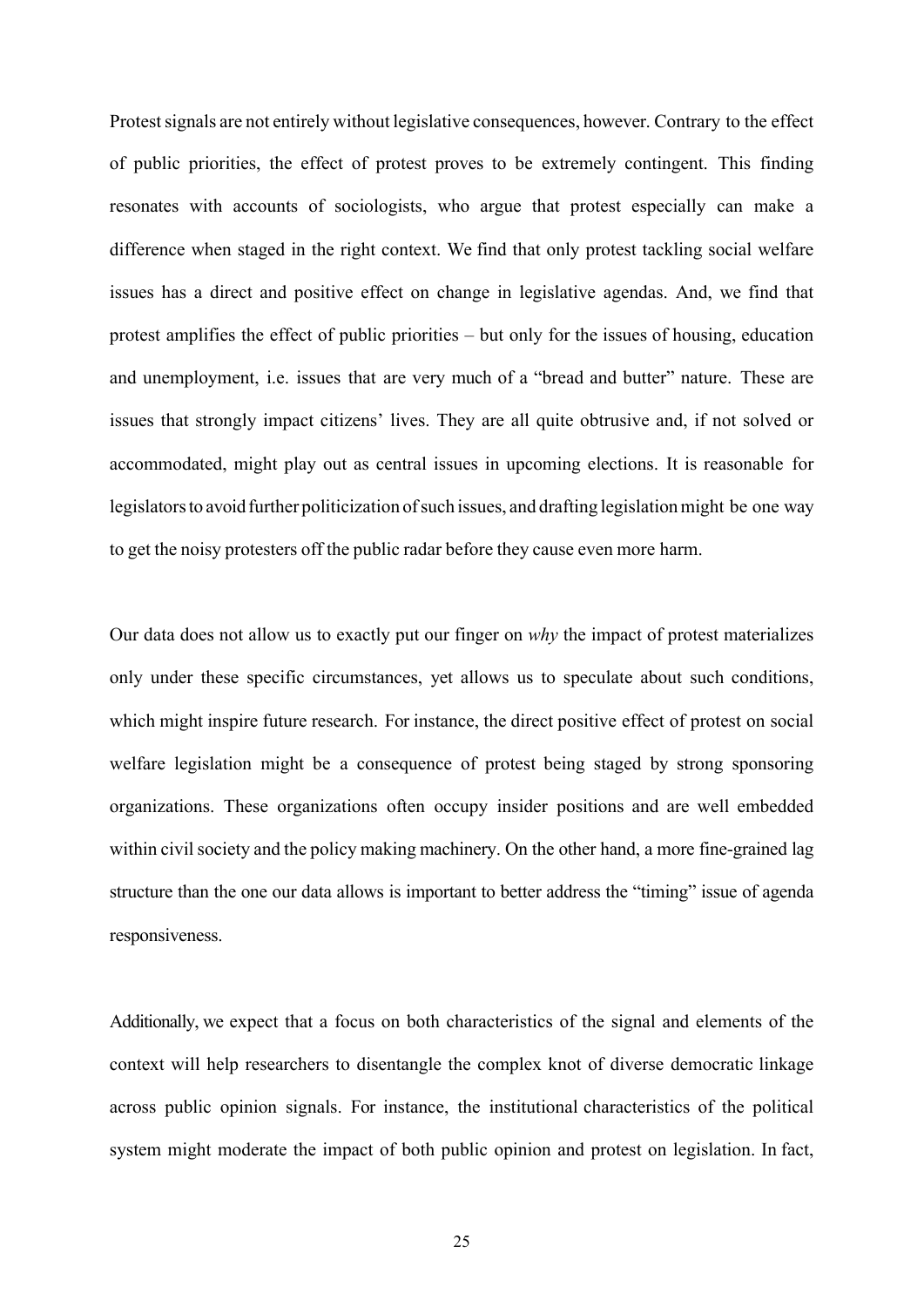Vliegenthart et al. (2016) find that the impact of protest is moderated by features of the political system via media attention on parliamentary questions; with stronger impact of protest in majoritarian compared to consensus democracies.

Finally, another specification of our general model might alter the temporal structure of the responsiveness chain. Although evidence is slim, several studies suggest that the impact of protest on legislation might be sequential, as in a two-step process, with protest first raising the attention of the public, and public opinion subsequently affecting legislators (e.g., Giugni 2007; McAdam and Su 2002). Similar specifications can be thought of for the receiver side of public opinion signals as well: it might be that protest and public opinion signals, in general, or on some issues, fare much better with particular parties, or if certain parties are in power. Although these specifications probably apply to earlier stages of the legislative process, opposition parties might be more responsive to protest compared to governing parties or parties that are issue-owner might be more prone to react to protest on that issue compared to others (Hutter and Vliegenthart 2016). A crucial finding in the recent wave of political impact studies of protest isthat exactly the presence ofso-called "elite allies" in poweris crucial for the success of protest. This is a difficult task that future research will have to deal with, as it implies classifying issue ownership across a large number of parties, issues and time.

In all, how different public opinion signals translate into legislation turns out to differ strongly across signals and presents researchers with a complex puzzle. The analyses presented in this paper made a significant step forward by, for the first time, integrating public issue priorities and protest priorities across issues and countries and associating these with legislative attention. Whereas adaptation of legislation to public priorities as measured through surveys appears to be the default, routine, business as usual procedure in politics, the impact of protest shows to be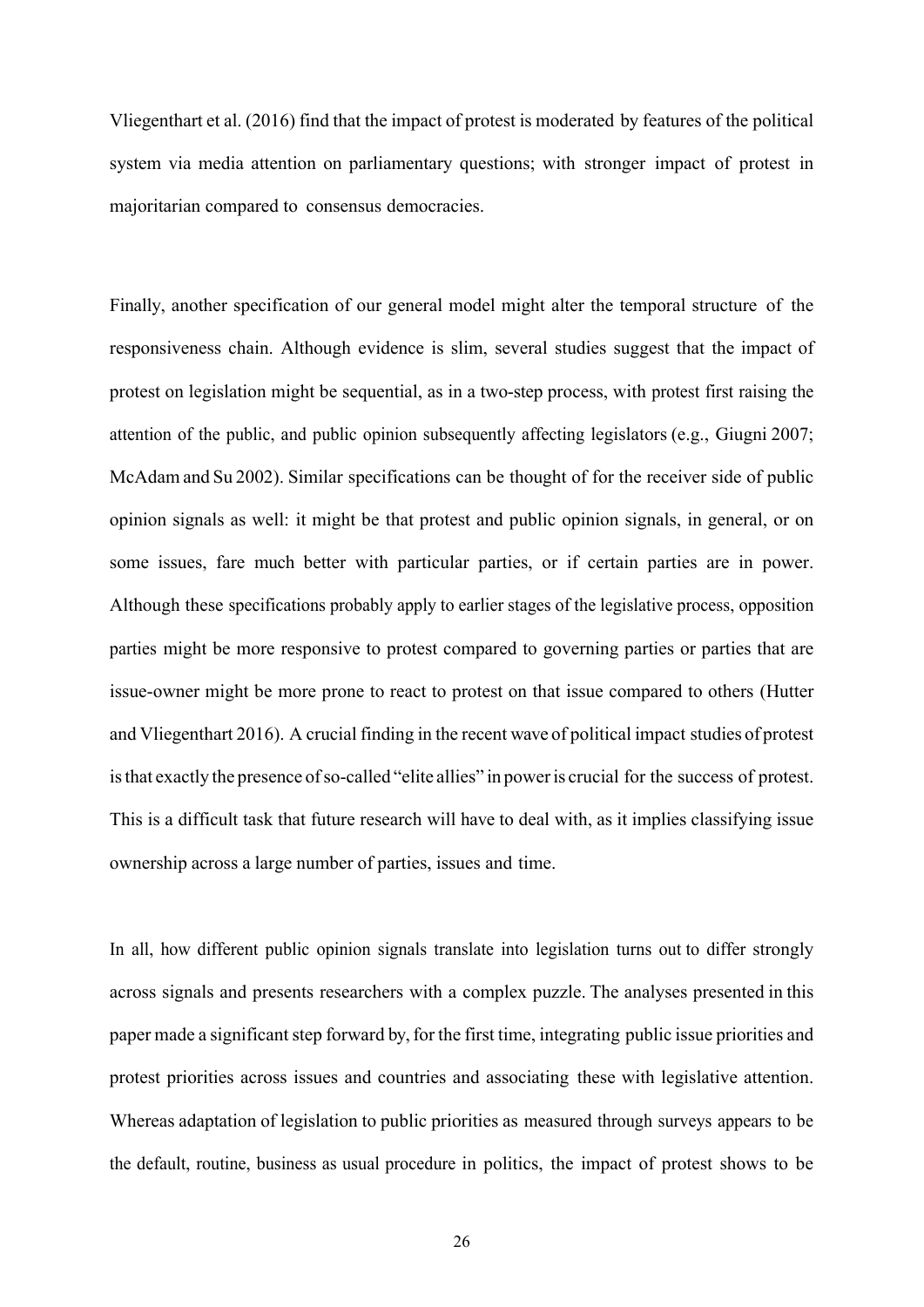more a matter of the rare, exceptional shock to the system. Our analyses straightforwardly confirm decades of research on democratic linkage, and substantiate the use of public priorities through surveys as an essential control when estimating the effects of othersignals. With respect to these other signals, like protest, future research will need to flesh out the contingencies of its impact.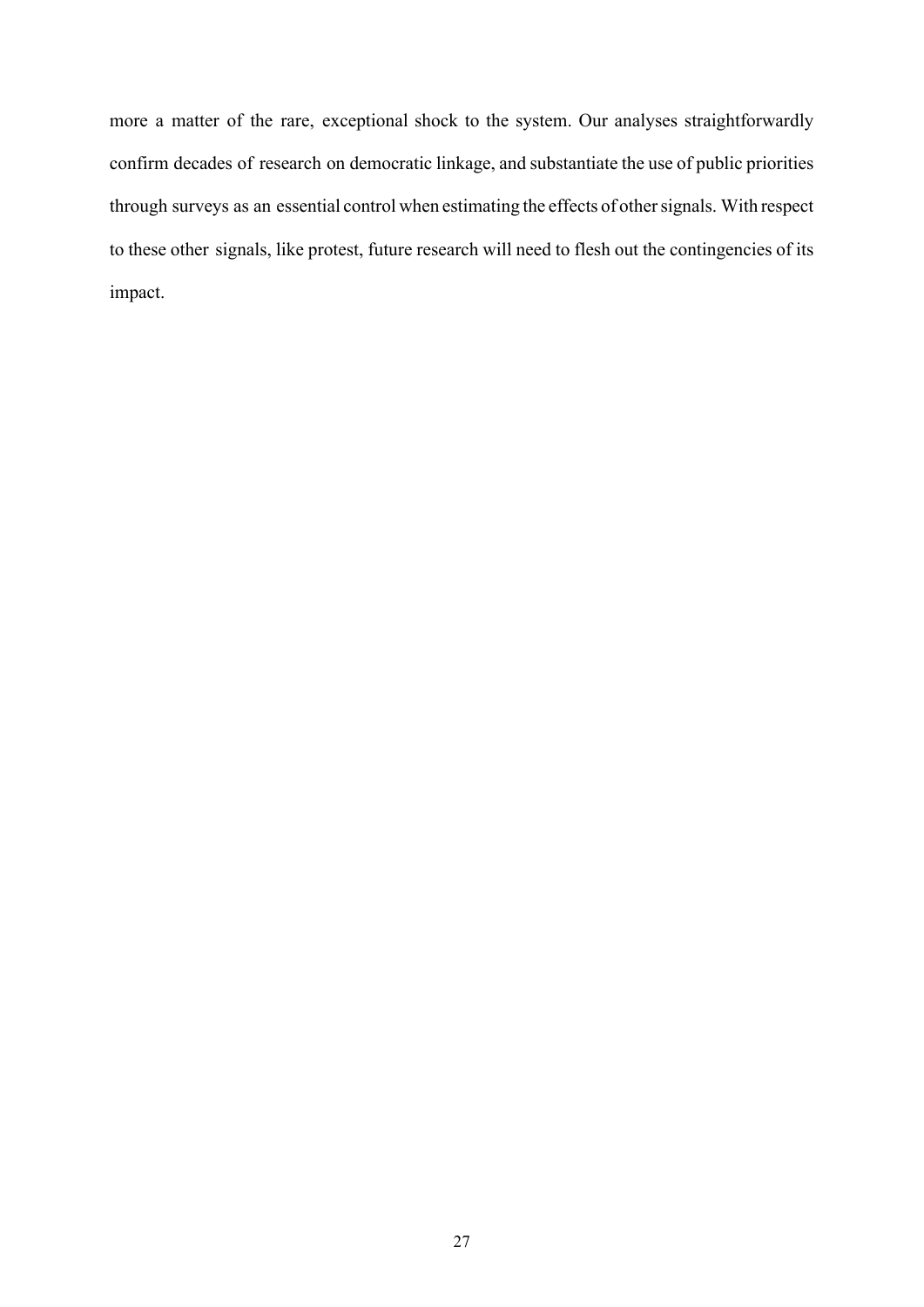### **Notes**

- 1. Of course, law-making process is not always motivated by changes in public priorities. For instance, institutional friction matters (e.g., Jones et al. 2009; Bevan and Jennings 2014). Further, while some research suggests that governing parties tend to also focus on the issues they own in their legislative agendas (e.g., Egan 2013; Green and Jennings 2019), government partisanship seems to matter less (e.g., Bevan and Jennings 2014) compared to compulsory issues or pressing problems that demand legislative action (e.g., Adler and Wilkerson 2012).
- 2. The data was originally collected by Laura Chaqués-Bonafont, Anna M. Palau and Luz M. Muñoz, with the collaboration of graduate students and the financial support of the Spanish Ministry of Innovation and Science and the Agència de Gestió d'Ajuts Universitaris i de Recerca (AGAUR). Neither these public institutions nor the original collectors of the data bear any responsibility for the analysis reported here. *Public Laws*. The Policy Agendas Project at the University of Texas at Austin, 2017. www.comparativeagendas.net. Accessed September 26, 2017.
- 3. We adapted MIP series compiled by the Politbarometer for Germany, the Centro de Investigaciones Sociológicas (CIS) for Spain, Gallup and Ipsos-MORI for the UK and Gallup for the US. While we recoded the German and Spanish data ourselves, thankfully the CAP team made the UK and US data available online, under: http://www.comparativeagendas.net. Since data for the Gallup's MIP question in the UK are not available after 2001, Ipsos-MORI's MII data are also used; when overlapping, the two series are combined and averaged.
- 4. To be sure the findings presented below are not driven by one country, we re-estimated our analyses separately for each country. Our findings are robust to these modeling strategies (see Table A7 and Figure A1 in the Online Appendix).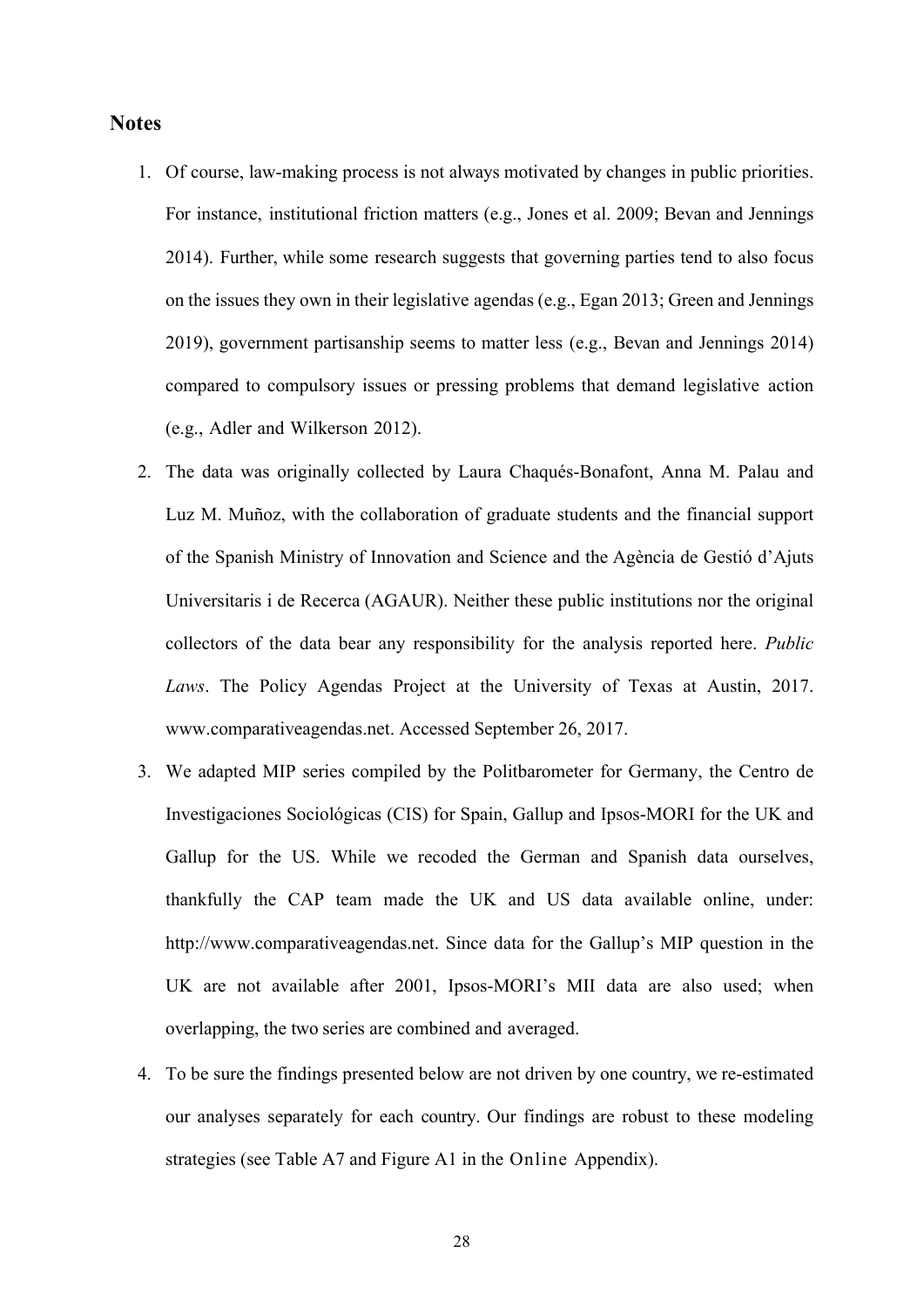- 5. A Wooldridge test for serial correlation in panel-data models is highly significant.
- 6. A Fisher-type unit roots test is highly significant and a Cameron & Trivedi's decomposition of IM-test rejects the null hypothesis of homoskedasticity.
- 7. However, in the robustness check section we discuss alternative lag structures.
- 8. This interpretation holds when the error-correction term is negative and falls between 0 and -1, when equilibrium shocks are corrected at a gradual rate (Jennings and John 2009: 841-842).
- 9. Notice that we also estimated further combinations of interactions between the short and long run- ning effects of protest and public priorities without finding any significant conditioning effect by protest on public priorities. E.g. protest<sub> $t$ </sub> 1  $\times$   $\Delta$  public priorities<sub>*i*</sub>: *β*=-0.40; *P* =0.113.  $\Delta$  protest<sub>*t*</sub>  $\times$  public priorities<sub>*t*</sub> 1: *β*=-0.30; *P* =0.008. Even though this latter effect is statistically significant on conventional levels, we do believe that this might be a finding due to chance: we did not theorize upon such an effect and the effect is not in the expected direction.
- 10. Note that in these analyses we no longer cluster on the issue level but use robust standard errors for countries.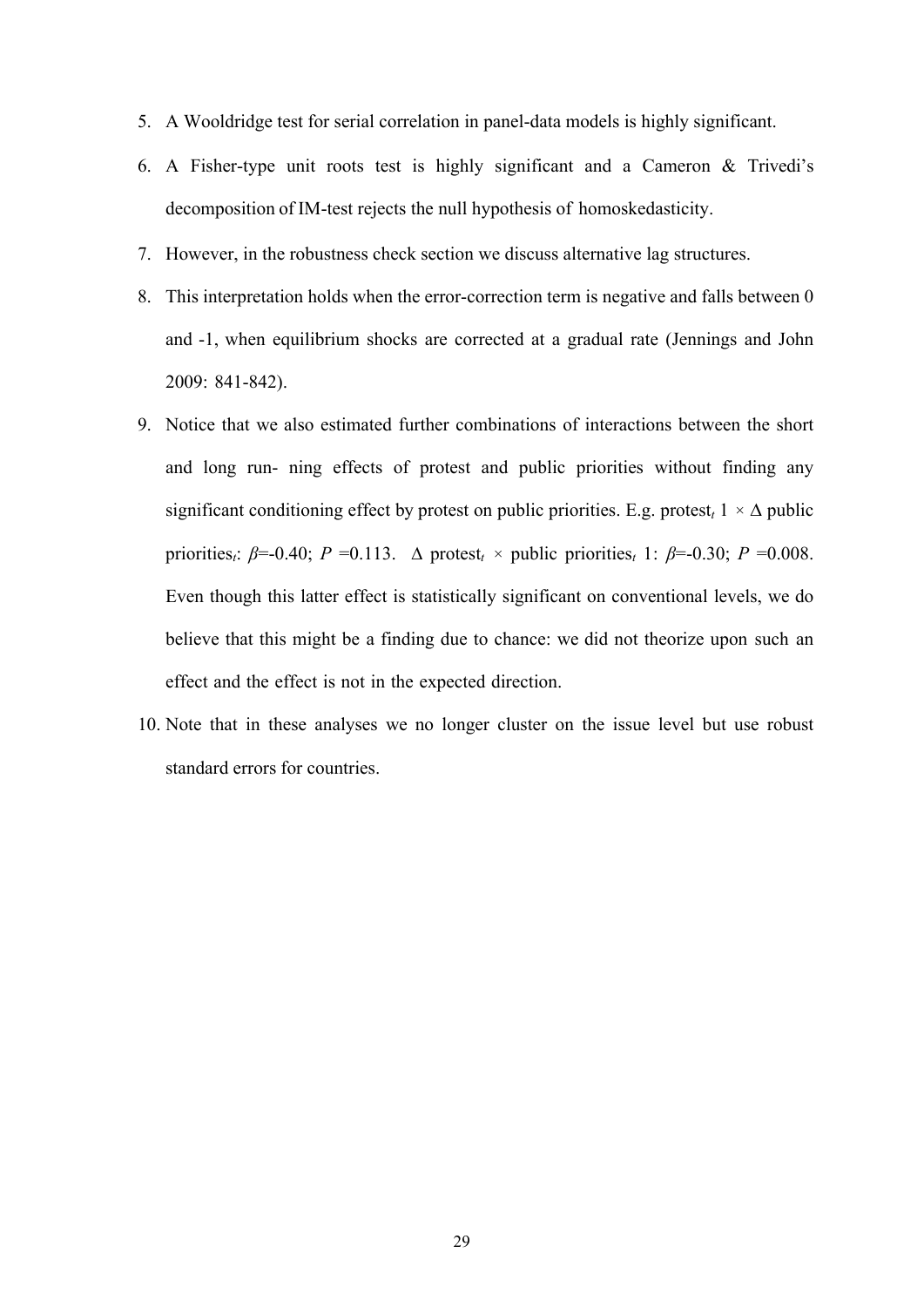# **References**

Adler, E. S. and Wilkerson, J. (2012). *Congress and the Politics of Problem Solving*. Cambridge University Press.

Agnone, J. (2007). Amplifying Public Opinion: The Policy Impact of the U.S. Environmental Movement. *Social Forces*, 85(4):1593–1620.

Amenta, E. (2014). How to Analyze the Influence of Movements. *Contemporary Sociology: A Journal of Reviews*, 43(1):16–29.

Amenta, E., Caren, N., Chiarello, E., and Su, Y. (2010). The Political Consequences of Social Movements. *Annual Review of Sociology*, 36(1):287–307.

Amenta, E., Caren, N., and Olasky, S. J. (2005). Age for leisure? Political mediation and the impact of the pension movement on US old-age policy. *American Sociological Review*, 70(3):516–538.

Andrews, K. T. (2001). Social Movements and Policy Implementation: The Mississippi Civil Rights Movement and the War on Poverty, 1965 to 1971. *American Sociological Review*, 66(1):71–95.

Arnold, R. D. (1990). *The logic of congressional action*. Yale University Press, London.

Bevan, S. and Jennings, W. (2014). Representation, agendas and institutions. *European Journal of Political Research*, 53(1):37–56.

Breunig, C. and Schnatterer, T. (2018). German Policy Agendas - Data Set and Descriptive Insights. Working paper – University of Konstanz.

Brunner, M. (2013). *Parliaments and Legislative Activity. Motivations for Bill Introduction*. Springer VS.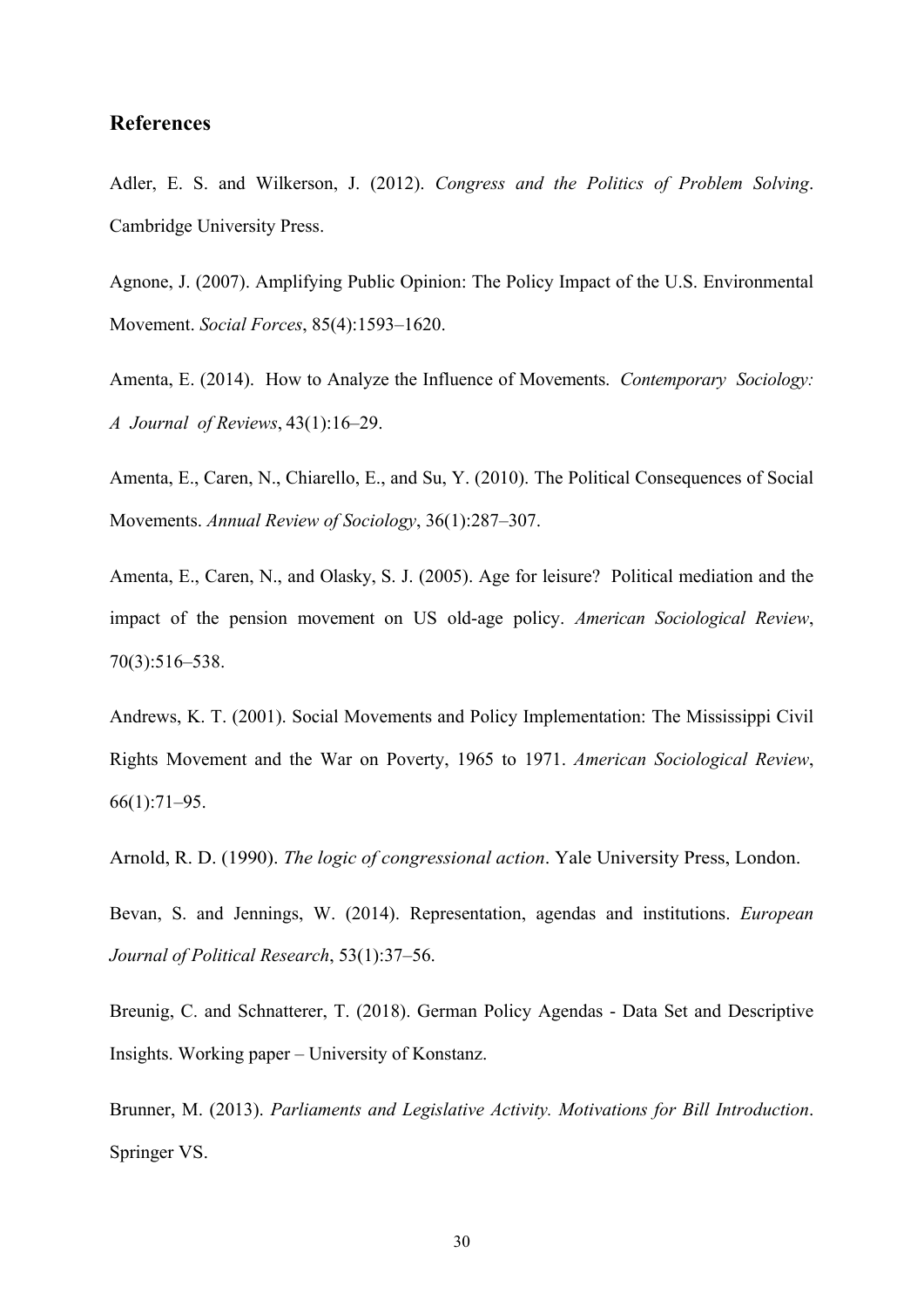Burstein, P. (2014). *American Public Opinion, Advocacy, and Policy in Congress*. Cambridge University Press, Cambridge, Massachusetts.

Burstein, P. and Linton, A. (2002). The Impact of Political Parties, Interest Groups, and Social Movement Organizations on Public Policy: Some Recent Evidence and Theoretical Concerns. *Social Forces*, 81(2):380–408.

Chaqués Bonafont, L. and Palau, A. M. (2011). Assessing the Responsiveness of Spanish Policymakers to the Priorities of their Citizens. *West European Politics*, 34(4):706–730.

Costain, A. N. and Majstorovic, S. (1994). Congress, social movements and public opinion: multiple origins of women's rights legislation. *Political Research Quarterly*, 47(1):111–135.

Dalton, R. J. (2008). Citizenship Norms and the Expansion of Political Participation. *Political Studies*, 56(1):76–98.

Dalton, R. J. (2017). *The Participation Gap: Social Status and Political Inequality*. Oxford University Press.

De Boef, S. and Keele, L. (2008). Taking Time Seriously. *American Journal of Political Science*, 52(1):184–200.

Downs, A. (1957). *An Economic Theory of Democracy*. Harper and Row, New York.

Egan, P. J. (2013). *Partisan Priorities How Issue Ownership Drives and Distorts American Politics*. Cambridge University Press, Cambridge.

EPCD Research Group. Codebook for European Protest and Coercion Data, 1980 through 1995.

Fenno, R. (1978). *Home Style: House Members in Their Districts*. Brown, Little.

Francisco, R. A. (1995). The Relationship between Coercion and Protest: An Empirical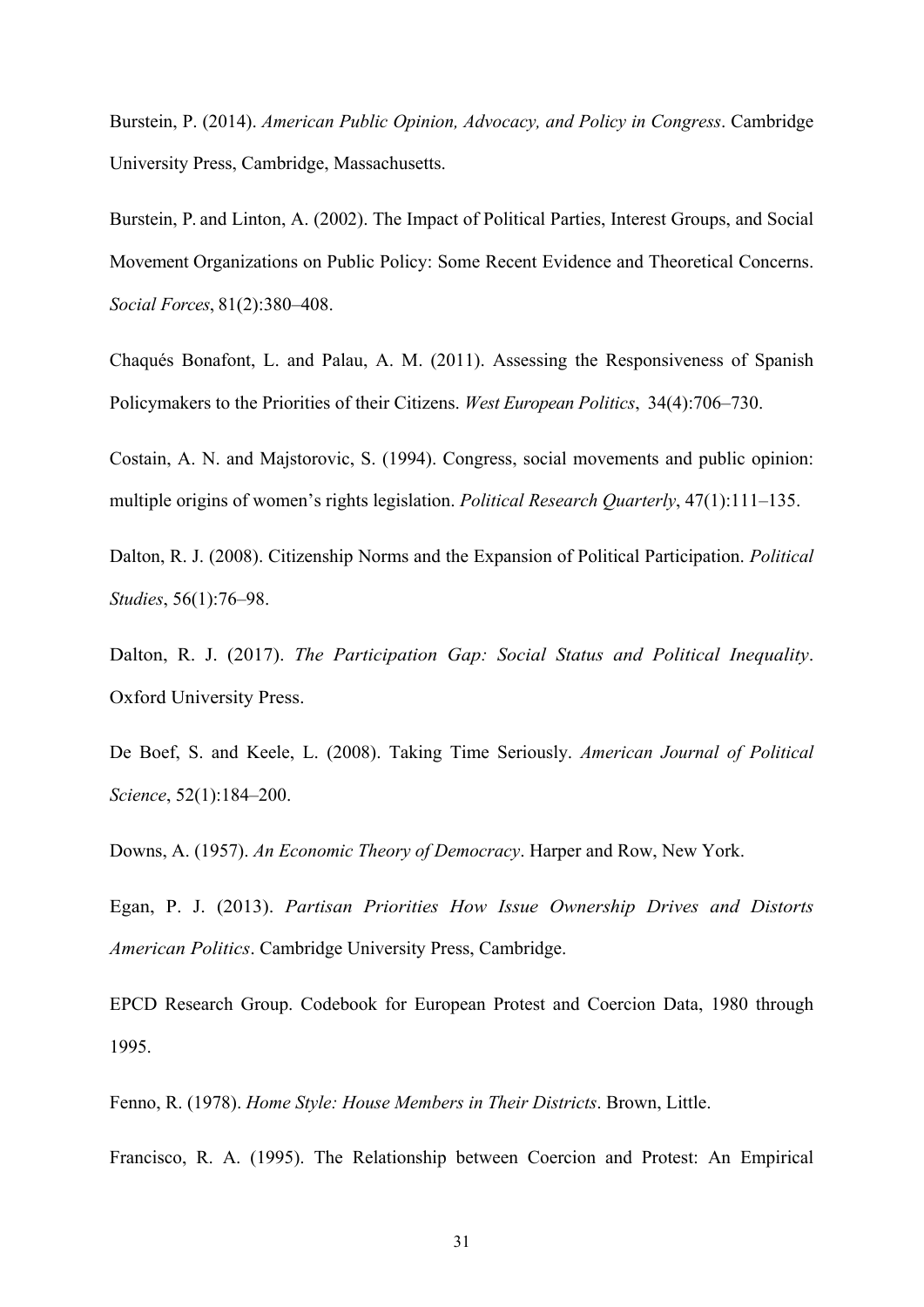Evaluation in Three Coercive States. *Journal of Conflict Resolution*, 39(2):263–282.

Francisco, R. A. (1996). Coercion and Protest: An Empirical Test in Two Democratic States. *American Journal of Political Science*, 40(4):1179–1204.

Francisco, R. A. (2004). After the Massacre: Mobilization in the Wake of Harsh Repression. *Mobilization: An International Quarterly*, 9(2):107–126.

Geer, J. (1996). *From Tea Leaves to Public Opinion Polls: A Theory of Democratic Leadership*. Columbia University Press, New York.

Gillion, D. Q. (2013). *The Political Power of Protest: Minority Activism and Shifts in Public Policy*. Cambridge University Press, Cambridge, UK.

Giugni, M. G. (2007). Useless Protest? A Time-Series Analysis of the Policy Outcomes of Ecology, Antinuclear, and Peace Movements in the United States, 1977-1995. *Mobilization: An International Quarterly*, 12(1):53–77.

Green, J. and Jennings, W. (2019). Party reputations and policy priorities: How issue ownership shapes executive and legislative agendas. *British Journal of Political Science*, 49(2):443–466.

Herbst, S. (1998). *Reading Public Opinion: How Political Actors View the Democratic Process*. University of Chicago Press.

Hobolt, S. B. and Klemmensen, R. (2005). Responsive Government? Public Opinion and Government Policy Preferences in Britain and Denmark. *Political Studies*, 53(2):379–402.

Hutter, S. (2014). *Protesting Culture and Economics in Western Europe: New Cleavages in Left and Right Politics*. University of Minnesota Press, Minneapolis.

Hutter, S. and Vliegenthart, R. (2016). Who responds to protest? Protest politics and party responsiveness in Western Europe. *Party Politics*.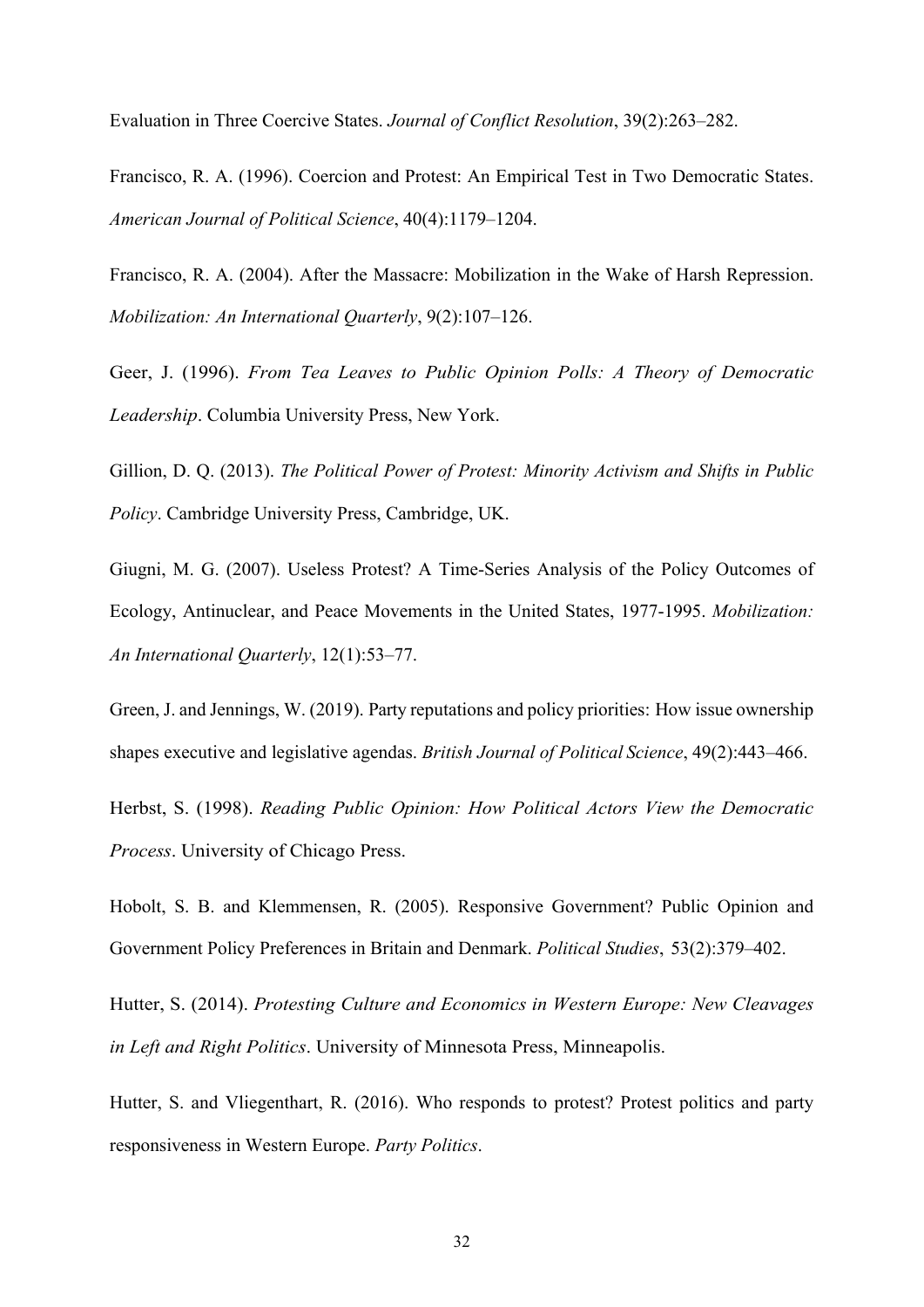Jennings, W. and John, P. (2009). The Dynamics of Political Attention: Public Opinion and the Queen's Speech in the United Kingdom. *American Journal of Political Science*, 53(4):838–854.

Jennings, W. and Wlezien, C. (2011). Distinguishing Between Most Important Problems and Issues? *Public Opinion Quarterly*, 75(3):545–555.

John, P., Bertelli, A., Jennings, W., and Bevan, S. (2013). *Policy Agendas in British Politics*. Palgrave Macmillan, Basingstoke.

John, P., Bevan, S., and Jennings, W. (2011). The policy-opinion link and institutional change: the legislative agenda of the UK and Scottish Parliaments. *Journal of European Public Policy*, 18(7):1052– 1068.

Johnson, E. W., Agnone, J., and McCarthy, J. D. (2010). Movement Organizations, Synergistic Tactics and Environmental Public Policy. *Social Forces*, 88(5):2267–2292.

Jones, B. D. and Baumgartner, F. R. (2004). Representation and Agenda Setting. *Policy Studies Journal*, 32(1):1–24.

Jones, B. D. and Baumgartner, F. R. (2005). *The politics of attention: How government prioritizes problems*. University of Chicago Press, Chicago.

Jones, B. D., Larsen-Price, H., and Wilkerson, J. (2009). Representation and American Governing Institutions. *The Journal of Politics*, 71(1):277–290.

King, B. G., Bentele, K. G., and Soule, S. A. (2007). Protest and Policymaking: Explaining Fluctuation in Congressional Attention to Rights Issues, 1960-1986. *Social Forces*, 86(1):1960–1986.

Kingdon, J. W. (1995). *Agendas, Alternatives, and Public Policies*. HarperCollins College Publishers, New York.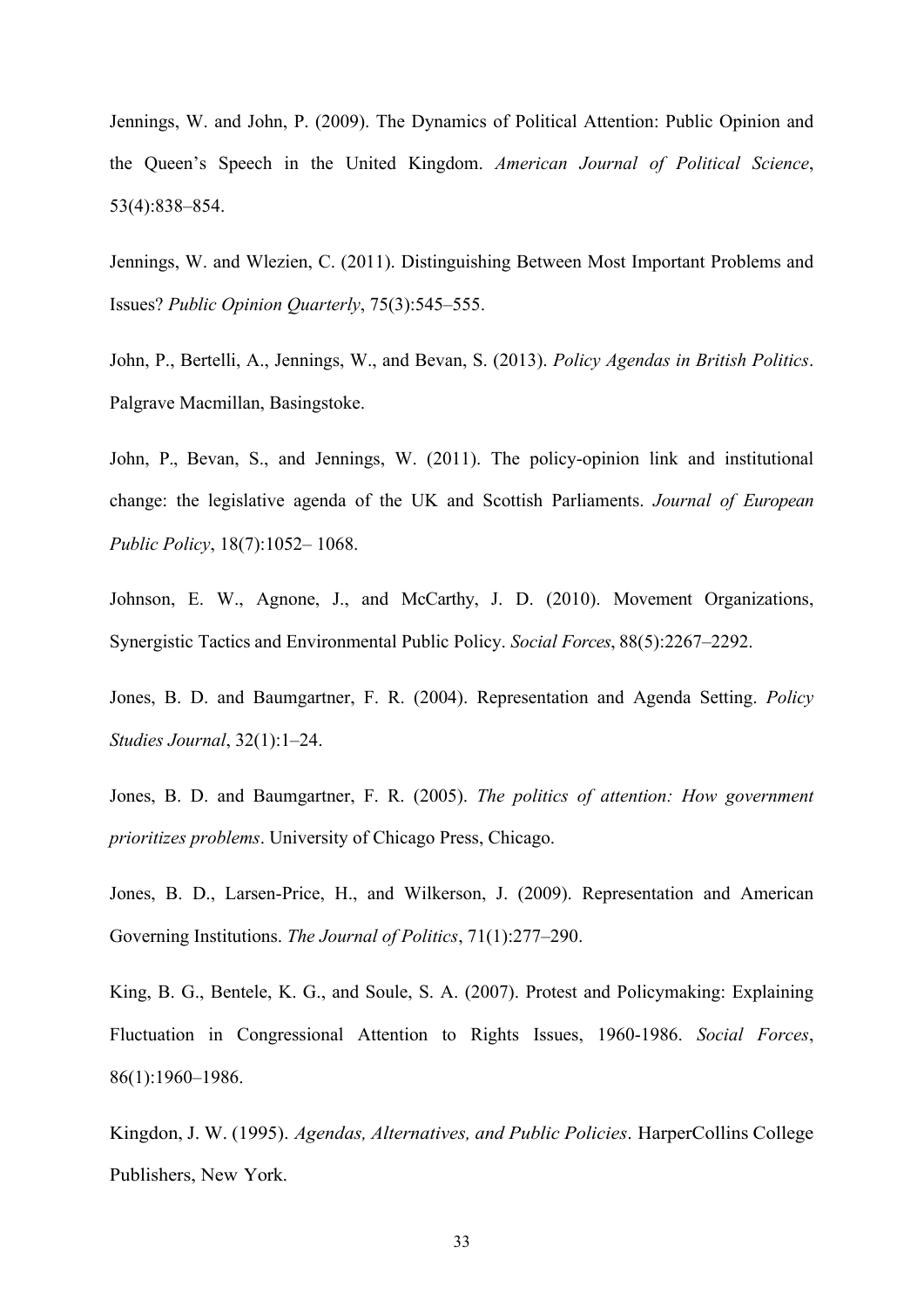Kriesi, H., Koopmans, R., Dyvendak, J. W., and Giugni, M. (1995). *New Social Movements in Western Europe: A Comparative Analysis*. UCL Press, London.

Lax, J. R. and Phillips, J. H. (2009). Gay Rights in the States: Public Opinion and Policy Responsiveness. *American Political Science Review*, 103(03):367.

Lax, J. R. and Phillips, J. H. (2012). The Democratic Deficit in the States. *American Journal of Political Science*, 56(1):148–166.

Lindeboom, G.-J. (2012). Public priorities in government's hands: Corresponding policy agendasin the netherlands? *Acta Politica*, 47(4):443–467.

Lipsky, M. (1968). Protest as a Political Resource. *American Political Science Review*, 62(4):1144–1158. Lohmann, S. (1993). A Signaling Model of Informative and Manipulative Political Action. *American Political Science Review*, 87(2):319–333.

Manza, J. and Cook, F. L. (2002). The Impact of Public Opinion on Public Policy: The State of the Debate. In Manza, J., Cook, F. L., and Page, B. I., editors, *Navigating Public Opinion: Polls, Policy and the Future of American Democracy*, pages 17–32. Oxford University Press, Oxford.

McAdam, D. (1982). *Political Process and the Development of Black Insurgency 1930- 1970*. University of Chicago Press, Chicago & London.

McAdam, D. and Su, Y. (2002). The War at Home: Antiwar Protests and Congressional Voting, 1965 to 1973. *American Sociological Review*, 67(5):696–721.

Miller, W. E. and Stokes, D. E. (1963). Constituency Influence in Congress. *American Political Science Review*, 57(1):45–56.

Mortensen, P. B., Green-Pedersen, C., Breeman, G., Chaques-Bonafont, L., Jennings, W., John, P., Palau, A. M., and Timmermans, A. (2011). Comparing Government Agendas: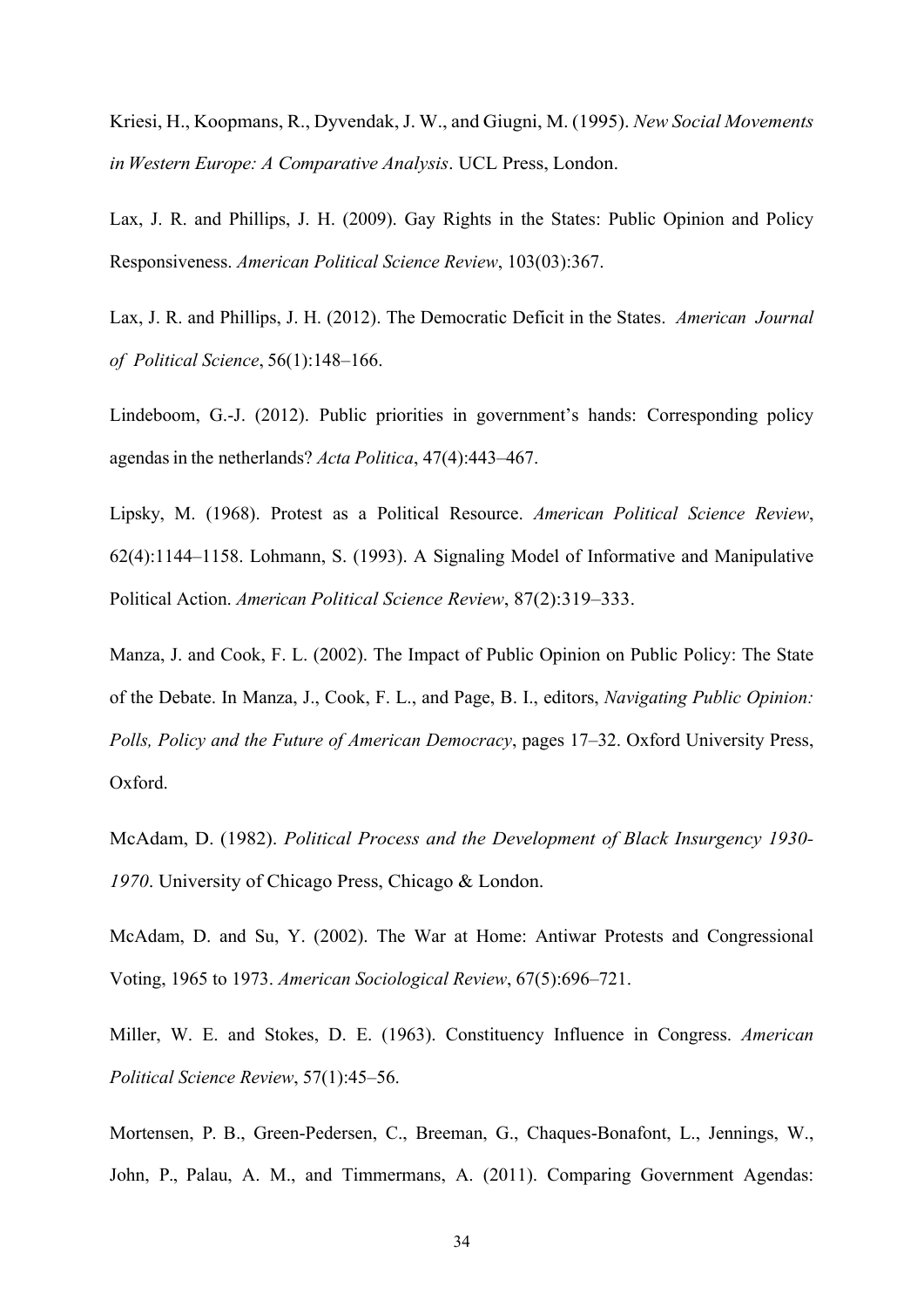Executive Speeches in the Netherlands, United Kingdom, and Denmark. *Comparative Political Studies*, 44(8):973–1000.

Norris, P., Walgrave, S., and Van Aelst, P. (2005). Who Demonstrates? Antistate Rebels, Conventional Participants, or Everyone? *Comparative Politics*, 37(2):189–205.

Page, B. I. and Shapiro, R. Y. (1983). Effects of Public Opinion on Policy. *American Political Science Review*, 77(1):175–190.

Soroka, S. N. and Wlezien, C. (2010). *Degrees of Democracy: Politics, Public Opinion, and Policy*. Cambridge University Press, New York.

Soule, S. A. and Olzak, S. (2004). When Do Movements Matter? The Politics of Contingency and the Equal Rights Amendment. *American Sociological Review*, 69(4):473–497.

Stimson, J. A., Mackuen, M. B., and Erikson, R. S. (1995). Dynamic Representation. *American Political Science Review*, 89(3):543–565.

Strøm, K. (1990). A Behavioral Theory of Competitive Political Parties. *American Journal of Political Science*, 34(2):565–598.

Uba, K. (2009). The Contextual Dependence of Movement Outcomes: A Simplified Meta-Analysis. *Mobilization: An International Quarterly*, 14(4):433–448.

Visconti, F. (2018). The legislative representation of public opinion policy priorities in Italy. *Italian Political Science Review/Rivista Italiana di Scienza Politica*, 48(3):307–326.

Vliegenthart, R., Walgrave, S., Jennings, W., Hutter, S., Grossman, E., Guigni, M., Wouters, R., Varone, F., Tresch, A., Gava, R., Brouard, S., Chaques, L., and Breunig, C. (2016). The media as a dual mediator of the political agenda setting effect of protest: a longitudinal study in six west- European countries. *Social Forces*.